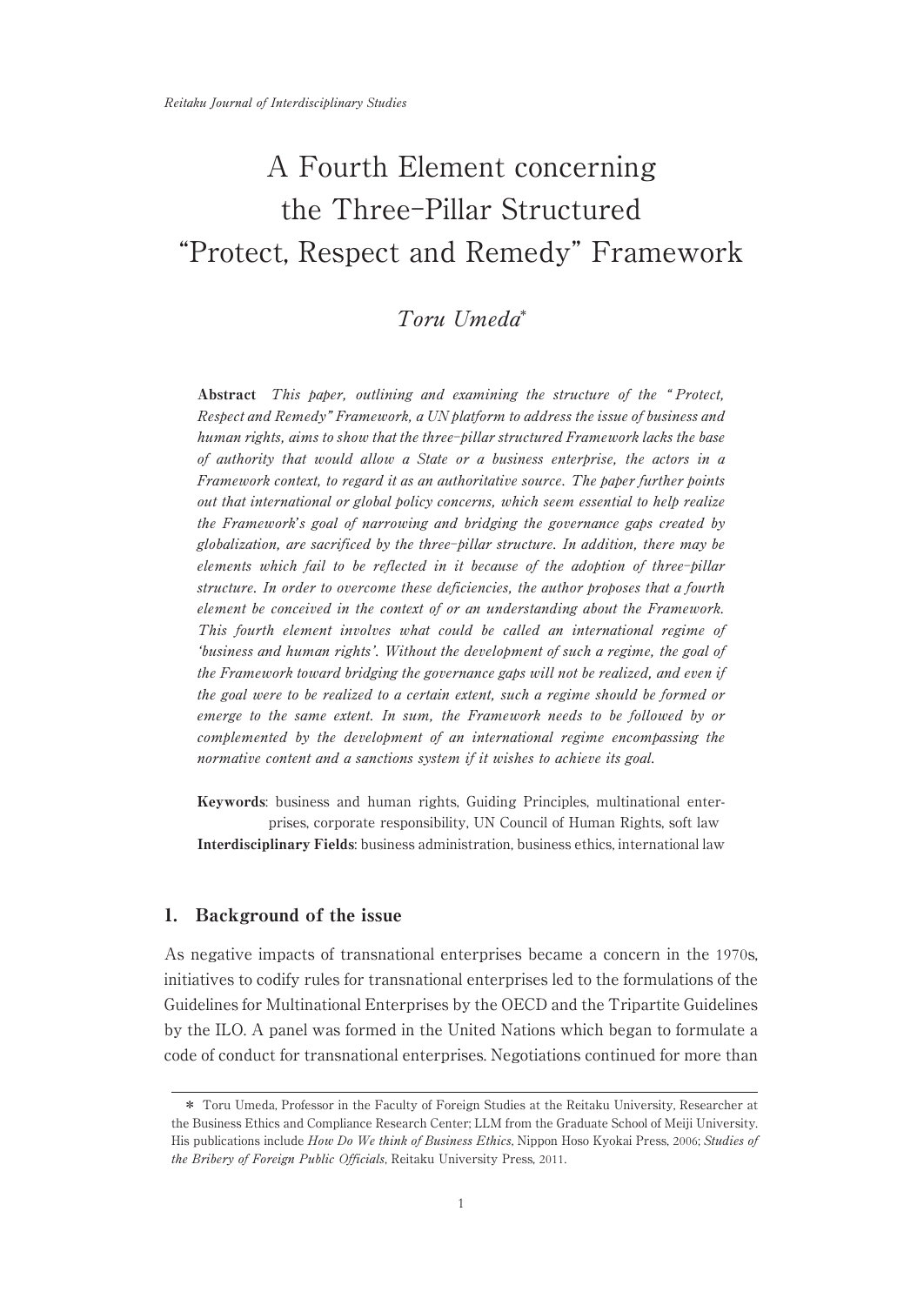a decade but then ground to a halt and were eventually formally abandoned in 1992.

The 1990s witnessed growing concern about human rights abuses and environmental destruction by transnational enterprises. In light of such claims, a working group within a subcommittee on the Promotion and Protection of Human Rights, a subsidiary body of the UN Human Rights Commission, was reinitiated in 1998 to establish a code for transnational enterprises. In 2003, the subcommittee unanimously approved the document titled ʻNorms on the Responsibilities of Transnational Corporations and Other Business Enterprise with Regards to Human Rights (draft Norms)<sup>1</sup>. The by then renamed Council of Human Rights got stuck faced with severe opposition from some governments and the business community.

John Gerald Ruggie was appointed in 2005 by the UN Secretary General as Special Representative (SRSG) on the issue of business and human rights with a wide mandate to identify and clarify international standards and policies in relation to business and human rights. The SRSG, having consulted with a wide variety of stakeholder groups including governments, businesses, and civil society organizations, submitted a report to the Council of Human Rights in 2008<sup>2</sup>. The framing concept which the SRSG proposed in the report is the "Protect, Respect and Remedy" Framework.

The framework proposal was supported by many governments, the business community and even the civil society. The year 2011 witnessed a new development. In its resolution adopted in June 2011, the UN Council of Human Rights endorsed a set of Guiding Principles for Business and Human Rights<sup>3</sup>. The Council's endorsement marked the completion of the SRSG mandate, and instead, a 5-member working group, launched in the same resolution of the Council, took over responsibility for implementing the framework, effectively disseminating the Guiding Principles, and playing an aligning function between governments and UN agencies.

<sup>1</sup> ʻNorms on the responsibilities of transnational corporations and other business enterprises with regard to human rights ', adopted at the 22nd meeting, on 13 August 2003. UN Doc. E/CN. 4/Sub.  $2/2003/12$ /Rev.2 (26 August 2003). As for the codification process, see the following: Weissbrodt and Kruger, ʻNorms on the responsibilities of transnational corporations and other business enterprises with regard to human rights [current development]', American Journal of International Law, Vol. 97 (2003), pp. 901-907; Weissbrodt, ʻThe Beginning of a Sessional Working Group on Transnational Corporations Within the UN Sub-Commission on Prevention of Discrimination and Protection of Minorities', Kamminga and Zia-Zarfi, eds., Liability of Multinational Corporations Under International Law, 119-138 (Kluwer Law International, 2000)

<sup>2</sup> ʻProtect, Respect and Remedy:a Framework for Business and Human Rights', Report of the Special Representative of the Secretary-General on the issue of human rights and transnational corporations and other business enterprises, John Ruggie, hereinafter referred to as SRSG 2008 Report. UN Doc. A/HRC/8/5 (7 April 2008).

<sup>3</sup> ʻGuiding Principles for Business and Human Rights:Implementing the United Nations "Protect, Respect, Remedy" Framework', Report of the Special Representative of the Secretary-General on the issue of human rights and transnational corporations and other business enterprises, John Ruggie. UN Doc. A/HRC/17/31 (21 March 2011).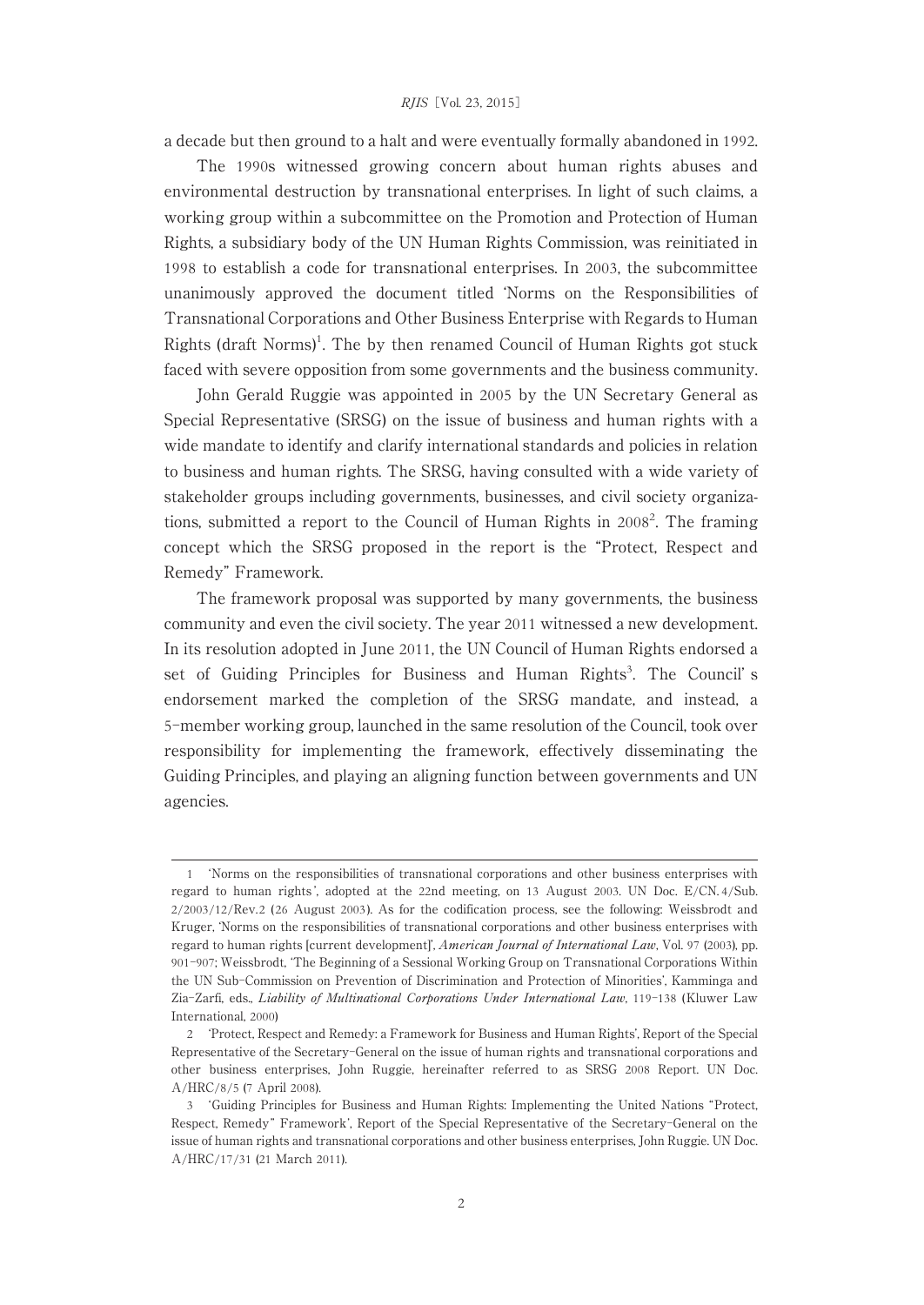A Fourth Element concerning the Three-Pillar Structured "Protect, Respect and Remedy" Framework

## 2. Structural problems of the framework

How is the Framework structured? The basic concept of Framework was given in the SRSG's 2008 Report, according to which the Framework comprises the following three pillars: the State duty to protect against human rights abuses by itself or by third parties; the corporate responsibility to respect human rights; and effective access to remedies for victims of human rights. These three pillars form the core of the Framework.

Another structure of the ʻFramework project', different from the Framework structure outlined above, can be identified. These two structures need to be distinguished for the purpose of the discussions that follow in this paper. The Framework project consists of four stages in which the SRSG first proposed the Framework in his 2008 Report. He subsequently made some recommendations on ways to operationalize the Framework in his Reports of 2009<sup>4</sup> and 2010<sup>5</sup>, followed by the formulation and publication of the Guiding Principles in 2011. The project structure can be depicted by a timeline as indicated in Figure 1 below.



Figure 1: Structure of the 'framework project'

While the core parts of the Framework have remained intact, modifications or realignments of phraseology were made, however slight, in each stage, so that observers can find several differences between, for instance, the frameworks depicted in the 2008 to 2010 Reports respectively. With the Guiding Principles taking the form of a set of codes, it is not surprising that what can be grasped as a framework through the SRSG Reports looks different from what appears in the form of a set of codes. How they differ, however, is not a main topic of this paper. What needs to be stressed here is that there can be different perceptions and interpretations of the content of the Framework.

<sup>4</sup> ʻBusiness and human rights:Towards operationalizing the "protect, respect and remedy" framework', Report of the Special Representative of the Secretary-General on the issue of human rights and transnational corporations and other business enterprises ", hereinafter referred to as SRSG 2009 Report. UN Doc. A/HRC/11/13 (22 April 2009).

<sup>5</sup> ʻBusiness and Human Rights:Further steps toward the operationalization of the "protect, respect and remedy" framework', Report of the Special Representative of the Secretary-General on the issue of human rights and transnational corporations and other business enterprises, John Ruggie, hereinafter referred to as SRSG 2010 Report. UN Doc. A/HRC/14/27 (9 April 2010).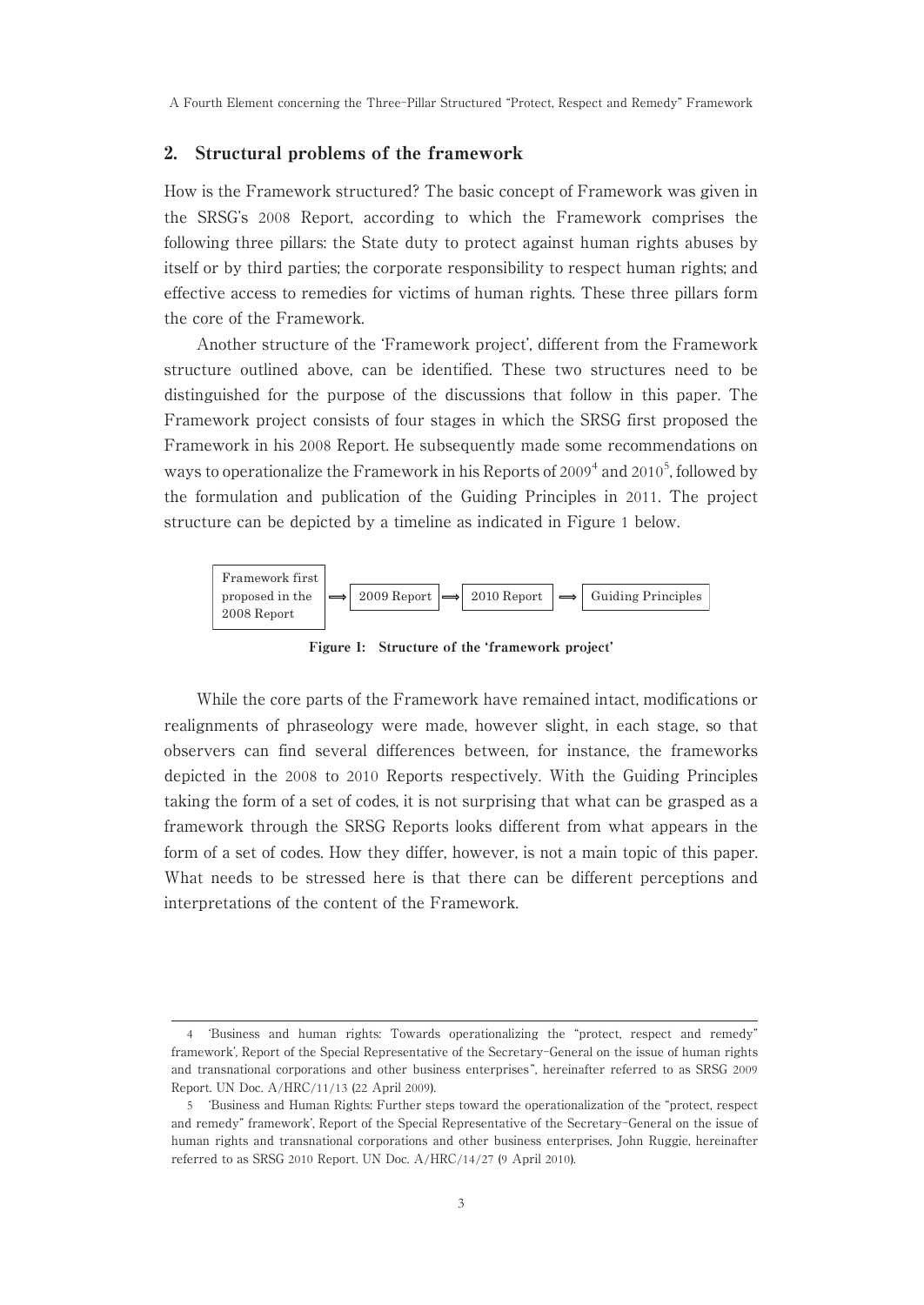### 3. The three pillars of the Framework

According to the SRSG Reports and the Principles, the three pillars of the Framework are summarized as follows:

State duty to protect: States have a duty under international law to protect the human rights of individuals within their territory or jurisdiction. International law requires States also to take necessary measures to protect human rights against abuses by State and non-State actors including business enterprises through appropriate polices regulation and adjudication<sup>6</sup>. International law experts disagree, however, on whether international law requires home States to help prevent human rights abuses abroad by businesses incorporated within their territory. The Reports of 2008 and 2009 confirm that international law does not prohibit States from regulating extraterritorial activities of businesses incorporated in their jurisdiction provided that there is a recognized jurisdictional basis with an overall test of reasonableness being met<sup>7</sup>. States are also obliged to take appropriate steps to ensure that in case human rights abuses occur within their territory or jurisdiction, the victims of such abuses have access to effective remedy.

Corporate responsibility to respect: The corporate responsibility to respect human rights means that business enterprises should avoid infringing on the human rights of others and should take adequate measures to address adverse human rights impacts with which they are involved<sup>8</sup>. The responsibility means to include that business enterprises should respect internationally recognized standards of human rights in their operations of business. As corporate responsibility to respect human rights is based on legal as well as moral or social responsibility grounds, a failure by a company to meet this responsibility may make the company subject not only to legal sanctions but also, the 2008 Report notes, to the "court of public opinions".<sup>9</sup>

The core part of the responsibility lies in carrying out human rights due diligence which could be part of broader corporate risk-management systems<sup>10</sup>. In case corporate activities go beyond the home State's territory, a business entity headquartering a corporate group should conduct appropriate due diligence through its supply chain networks, which may cover a global extension in order to prevent potential human rights abuses or detect a possible abuse at an early stage. This is in line with social expectations.

<sup>6</sup> SRSG 2008 Report, paras. 18-22; SRSG 2009 Report, para. 13.

<sup>7</sup> SRSG 2008 Report, para. 19; 2009 Report, para. 15.

<sup>8</sup> SRSG 2010 Report, para. 57.

<sup>9</sup> SRSG 2008 Report, para. 54; ʻthe court of public opinion', Ruggie, John G., ʻBusiness and Human Rights: the Evolving International Agenda', American Journal of International Law, Vol. 101 (2007), p. 833.

<sup>10</sup> SRSG 2008 Report, para. 56; SRSG 2009 Report, para. 85. The OECD Guidelines also refer to the concept, stipulating as follows:" Enterprises should… [ C ] arry out human rights due diligence as appropriate to their size, the nature and context of operations and the severity of the risks of adverse human rights impacts." OECD Guidelines for Multinational Enterprises, Section IV, 2011 version.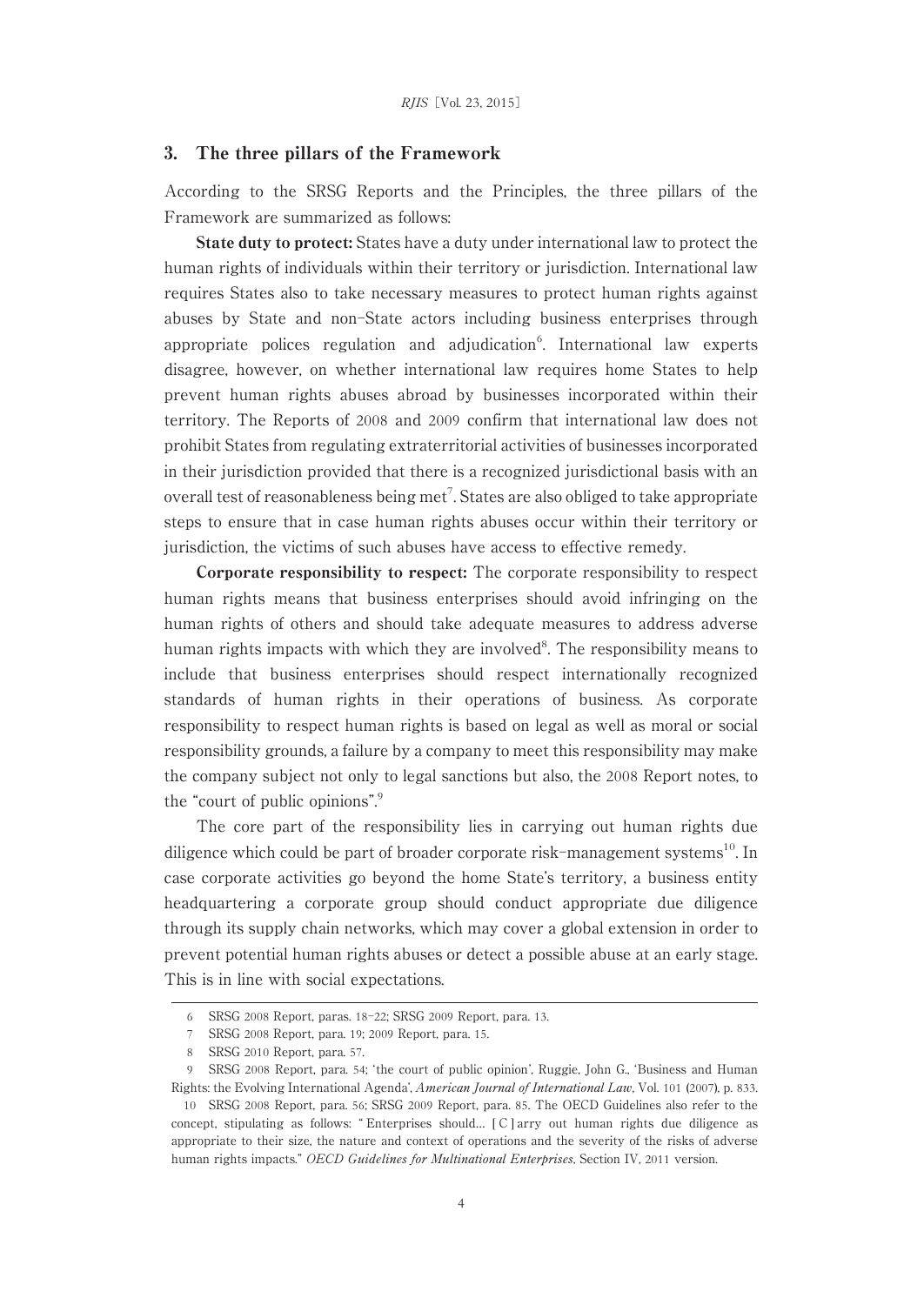A Fourth Element concerning the Three-Pillar Structured "Protect, Respect and Remedy" Framework

Access to remedy: Access to remedy, according to the 2009 Report, is "an important component of both the State duty to protect and of the corporate responsibility to respect. "<sup>11</sup> It means that some kinds of judicial or non-judicial mechanisms should be made ready by State and business enterprises for the use of victims of human rights abuses. It includes State-based judicial mechanisms, State-based non-judicial mechanisms like NHRIs and NCPs, and non-State administered non-judicial grievance mechanisms, which may include an industry-led or a company-level grievance mechanism, aimed at detecting at an early stage a problem which otherwise could get worse, leading to a human rights  $abuse<sup>12</sup>$ .

## 4. Structural analysis of the Framework

The author will next anatomize the Framework. The two actors, the State and the business enterprise, will be singled out as main addressees of norms contained in the Framework or the Principles, and four aspects will be identified in order to understand what the two actors are required to do in a Framework context, and how they should do it. They are: first, the content of obligation or responsibility; secondly, the kind of underlining norm; thirdly, the scope of the obligation or responsibility (scope); and fourthly, the kind of sanctions to be imposed in the event of breach of obligation or non-implementation of responsibility (sanctions). Table 1 shows how the two kinds of actors are linked to the four aspects.

| Actor           | Obligation             | Underlying norm                                                                          | Scope                                                                         | <b>Sanctions</b>                                                                     |
|-----------------|------------------------|------------------------------------------------------------------------------------------|-------------------------------------------------------------------------------|--------------------------------------------------------------------------------------|
| <b>State</b>    | To protect<br>(Remedy) | <i>(international)</i><br>Legal<br>norms<br>law)<br>Moral/social norms                   | Within<br>territory<br>in<br>principle<br>Abroad exceptionally                | Sanctions possibly im-<br>posed by the inter-<br>national society                    |
| <b>Business</b> | To respect<br>(Remedy) | Moral/social<br>norms (home,<br>abroad)<br>(home<br>Legal norms<br>state.<br>host state) | The land of operation<br>Subsidiaries<br>(home<br>and abroad)<br>Supply-chain | Sanctions by home or<br>host states<br>Sanctions by the pub-<br>lic or civil society |

Table 1 Actors' obligations, norms, scopes and sanctions

Some explanations are in order. As for the content of obligation, for the State it is a duty to protect human rights, and for the business enterprise it is a responsibility to respect human rights, and each obligation covers each actor's duty or responsibility to take and operate appropriate remedial or grievance mechanisms for victims of human rights. The underlining norm for the State duty to protect is a legal norm as the State has a duty to protect human rights under

<sup>11</sup> SRSG 2009 Report, para. 86.

<sup>12</sup> SRSG 2008 Report, paras. 82-103; SRSG 2009 Report, paras. 86-115; SRSG 2010 Report, paras. 89-113.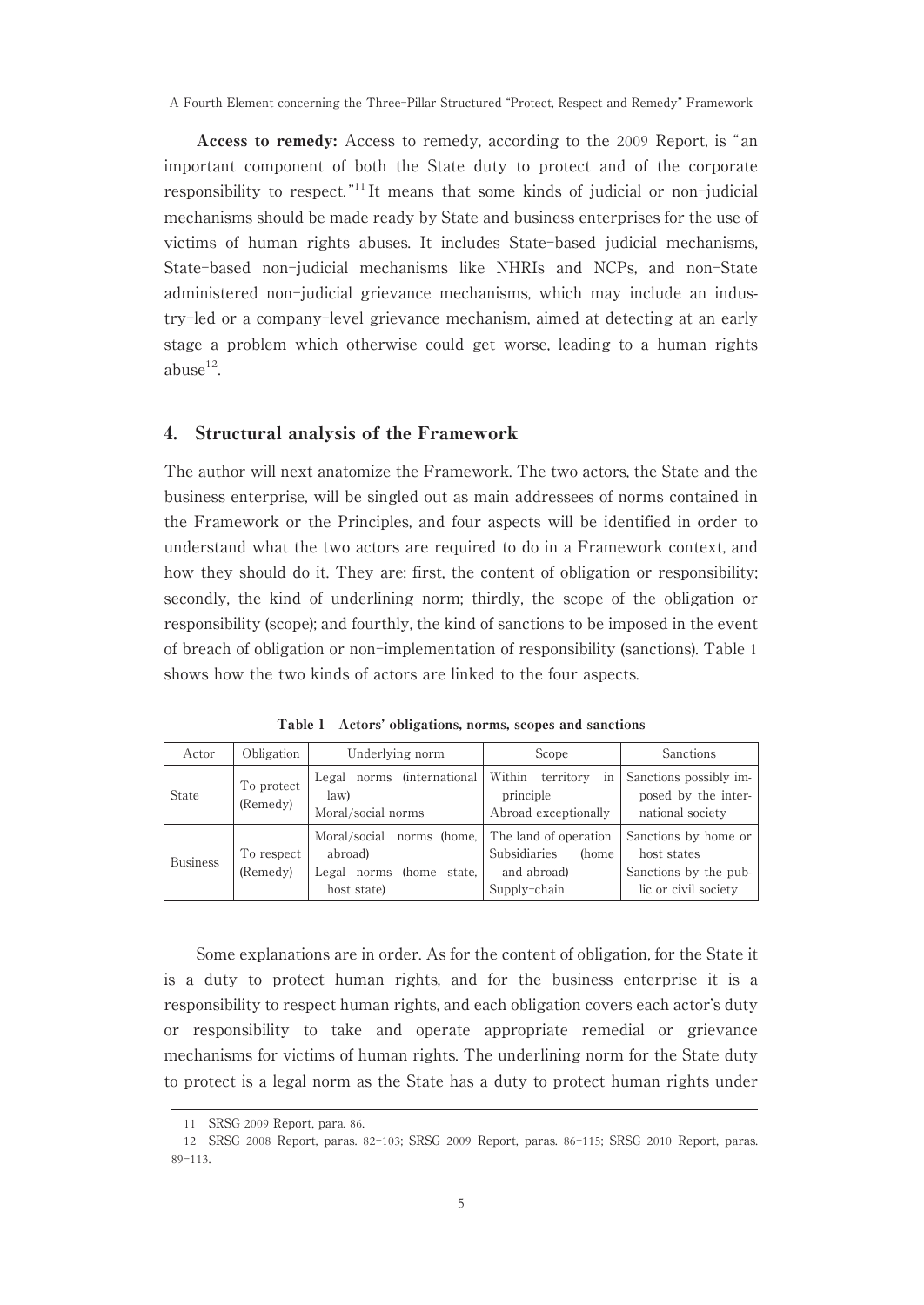#### RJIS[Vol. 23, 2015]

international law<sup>13</sup>. An analysis of the Reports and the Guiding Principles indicates, however, that the documents use phraseology implying that States are bound by moral or social norms. The Guiding Principles differentiate the usage of the words ʻmust' and ʻshould' in relation to State actions. For instance, Principle 1 stipulates that States must protect against human rights abuses within their territory and/or jurisdiction by third parties, including business enterprises. Principles 2 through 10 stipulate that States *should* take certain actions. This implies that the actions a State should take do not have a legal grounding, but rather a social or moral one.

The main source of the corporate responsibility to respect is the moral or social norms existing in society. To the extent to which the responsibility has already been legally provided in the domestic laws of a State, though, the responsibility has a legal grounding. Principle 23 of the Guiding Principles includes the following phrase:<sup>14</sup>

[B]usiness enterprises should:(a) Comply with all applicable laws and respect internationally recognized human rights, wherever they operate;

This part can be interpreted as reading that businesses should respect internationally recognized human rights by complying with all applicable laws. OECD's 2011 revised version of Guidelines for Multinational Enterprises provides:

Enterprises should, within the framework of internationally recognized human rights, the international human rights obligations of the countries in which they operate as well as relevant domestic laws and regulation: 1. Respect human rights, which means they should avoid infringing on the human rights of others and should address adverse human rights impacts with which they are involved.<sup>15</sup>

What business enterprises should comply with is not only laws of the State where they operate, or the host State. Businesses are also bound by laws of the State where they were incorporated, or the home State. The degree to which businesses are bound by their laws differs from State to State. Some European States, as the SRGS noted, have tried to formulate conditions for the State to help exercise jurisdiction over matters concerning their overseas business<sup>16</sup>. This is a

<sup>13</sup> SRSG 2008 Report, para. 9 and 18; SRSG 2009 Report, para. 13.

<sup>14</sup> ʻGuiding Principles for Business and Human Rights', supra note 3.

<sup>15</sup> OECD Guidelines for Multinational Enterprises, Section IV, 2011 version.

<sup>16</sup> SRSG 2008 Report, paras. 9 and 18; SRSG 2009 Report, para. 13. SRSG 2008 Report, para. 105. Voiculescu evidences some cases of legislative development taken by several European governments citing an Italian legislation, Netherland's Penal Code and Australia's Commonwealth Criminal Code At 1995. Voiculescu, Aurora., ʻHuman Rights and the New Corporate Accountability:Learning from Recent Developments in Corporate Criminal Liability', Journal of Business Ethics, Vol. 87 (2009), p. 426.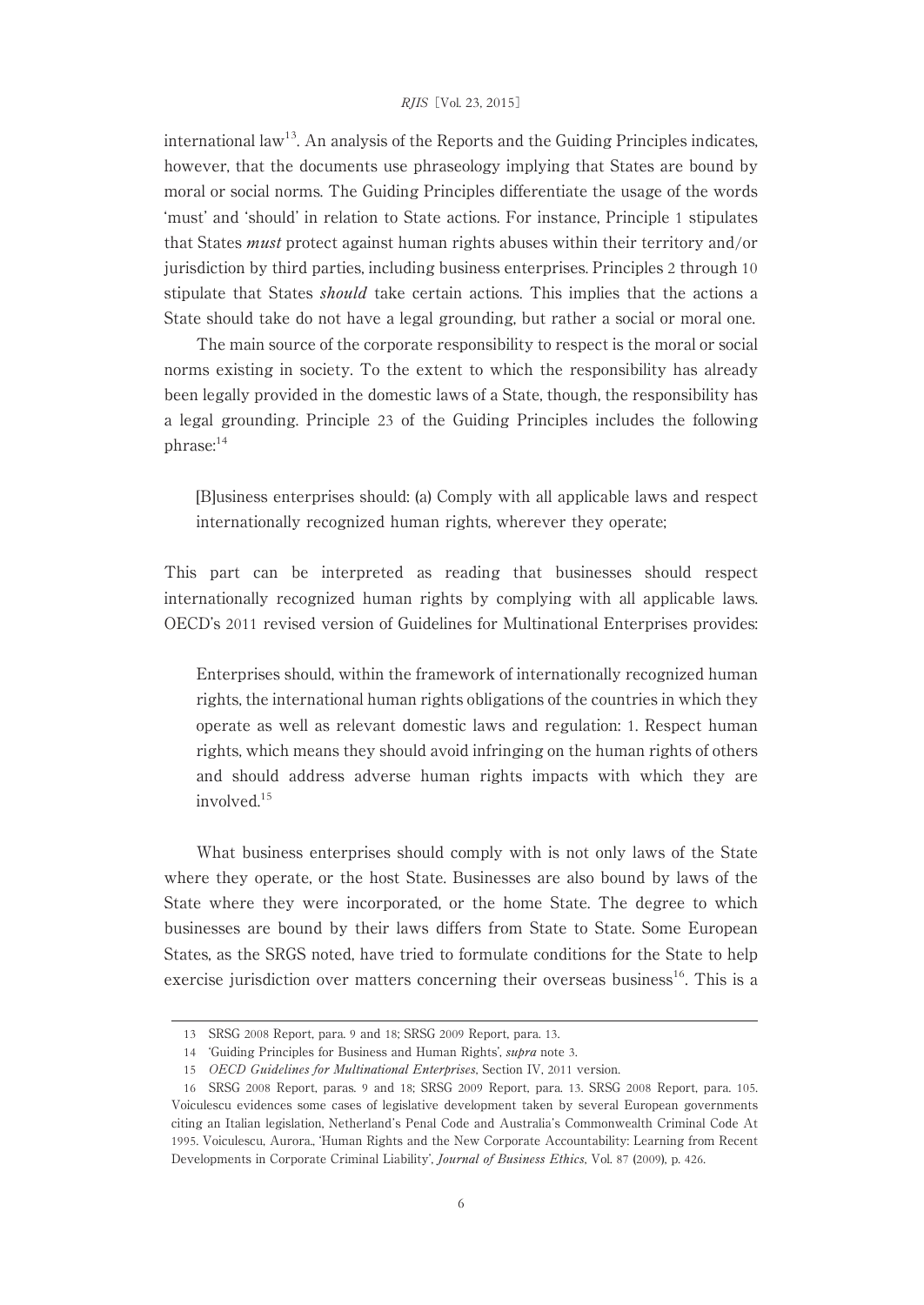matter of ʻspacious scope' involving the actors shown in Table 1 above.

When a transnational enterprise operating in a global arena is found to be involved in a human rights abuse case occurring in a foreign country, the exposure of the incident by media reports may instigate a boycott movement by civil society organizations in markets of goods produced or retailed by the transnational enterprise. This shows clearly how the business enterprise is subject to the ʻcourt of public opinions' to which the 2008 Report refers.

This aspect is closely related to the scope of the obligation and/or responsibility which differs between the State and the business enterprise. States are in principle allowed to exercise their jurisdiction only within their territory under international law. States have respected this principle when it comes to implementation jurisdiction. However, some European countries are trying to extend regulations by enacting laws whose effect will go beyond their territory in relation to corporate-related human rights abuses, enabling the law-enforcing authorities to exercise criminal jurisdiction in such cases. The United States' Alien Tort Claims Act (ATCA) is another example, under which plaintiffs can lodge a lawsuit against corporate entities alleged to be involved in a human rights abuse case occurring overseas. Several cases have been brought to court under the federal law17. This is why the phrases ʻWithin territory in principle' and ʻAbroad exceptionally' are placed in the ʻscope' column in Table 1 above.

A business enterprise controlling its business group should be aware that the scope of its responsibility to respect goes beyond the territory of the State where the headquarters are located, requiring it to take appropriate preventive measures against human rights abuses involving subsidiaries overseas. A specific procedure to do this is " human rights due diligence ". The " human rights due diligence " requires a business to carry out this not only for its own business operations but also for those of business partners, home and abroad, belonging to its supply chain network<sup>18</sup>. Few States have so far enacted laws making this a requirement, though more States are likely to do so in the near future.

Finally, in case of a violation by an actor of a human rights code or standard, what sanctions are to be imposed on the actor, and how. If a State fails to take necessary measures to prevent businesses from abusing human rights and/or fails to provide victims with access to remedy, the State could be subject to sanctions applicable under international law, though the possibility is limited in practice. The SRSG Reports, however, do not discuss the issue as far as the State is concerned. Nor does the Framework explicitly address the issue.

If a business enterprise gets involved in a human rights abuse, amounting to a situation where it fails to fulfill its responsibility to respect, the base of the sanctions

<sup>17</sup> SRSG 2008 Report, para. 90; SRSG 2009 Report, para. 26;

<sup>18</sup> SRSG 2008 Report, paras. 56-72; SRSG 2009 Report, paras. 70-85; SRSG 2010 Report, paras. 79-86.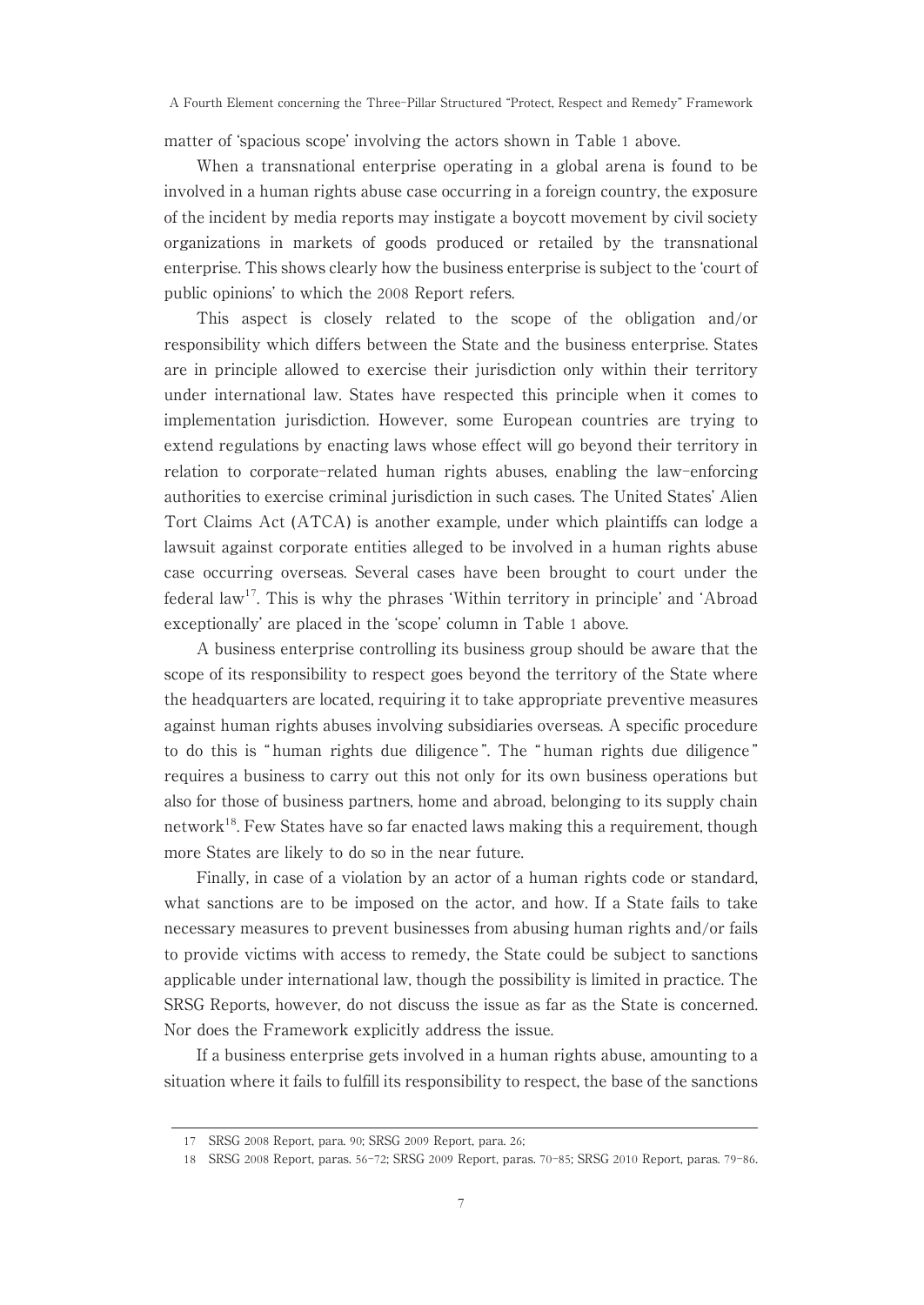to be applied is the enacted law of the State where the business was incorporated. A subsequent failure by the State to take actionto prevent human rights abuses by third parties would lead to the possibility of the State being subject to sanctions.

It is hoped that these explanations will help give a clearer picture of the Framework's context.

## 5. An analysis of the Framework

#### ⑴ Features of the Framework

A bird's eye-view perspective shows that the Framework has three characteristics.

First, the Framework defines the contents and contours of the three pillars. The three pillars define respectively the State's duty to protect, corporate responsibility to respect, and access to remedy. As the content includes norms, we shall refer to ʻnorm content' in this paper for the sake of convenience. To examine norm content involves a norm-source concern; establishing the source of a norm. This issue will be discussed later in the paper.

Secondly, the Framework defines relationships among the three pillars. The relationships were presented in clear terms in the SRSG Reports. According to the 2008 Report, the three pillars constitute a comprehensive whole with each complementing the other<sup>19</sup>. It describes the three kinds of responsibilities as "differentiated but complementary"20.

Thirdly, the Framework does not define any relationship to an international system concerning human rights, which is thought to currently exist in relation to norms contained in the framework. The SRSG Reports refer to an international human rights regime or a human rights system several times<sup>21</sup>. This indicates that the Reports recognize that such a system or regime exists as an international human rights regime. However, the Reports do not specify what that regime is like in concrete terms.

#### ⑵ Normsource, authoritativeness, and effectiveness

This section attempts to show why States and business enterprises cannot consider the Framework a respectable source of authority. For that purpose, the author introduces the following three concepts: norm source, authority, and effectiveness. The concept of norm source is a concept which involves the possibility that a norm derives from a recognized, and thus valid, source. The State duty to protect human rights being provided under international law means that

<sup>19</sup> SRSG 2008 Report, para. 9; SRSG 2009, para. 2.

<sup>20</sup> SRSG 2008 Report, para. 9.

<sup>21</sup> See, e. g. the sentence that "[t]he human rights regime rests upon the bedrock role of States." SRSG 2008 Report, para 50.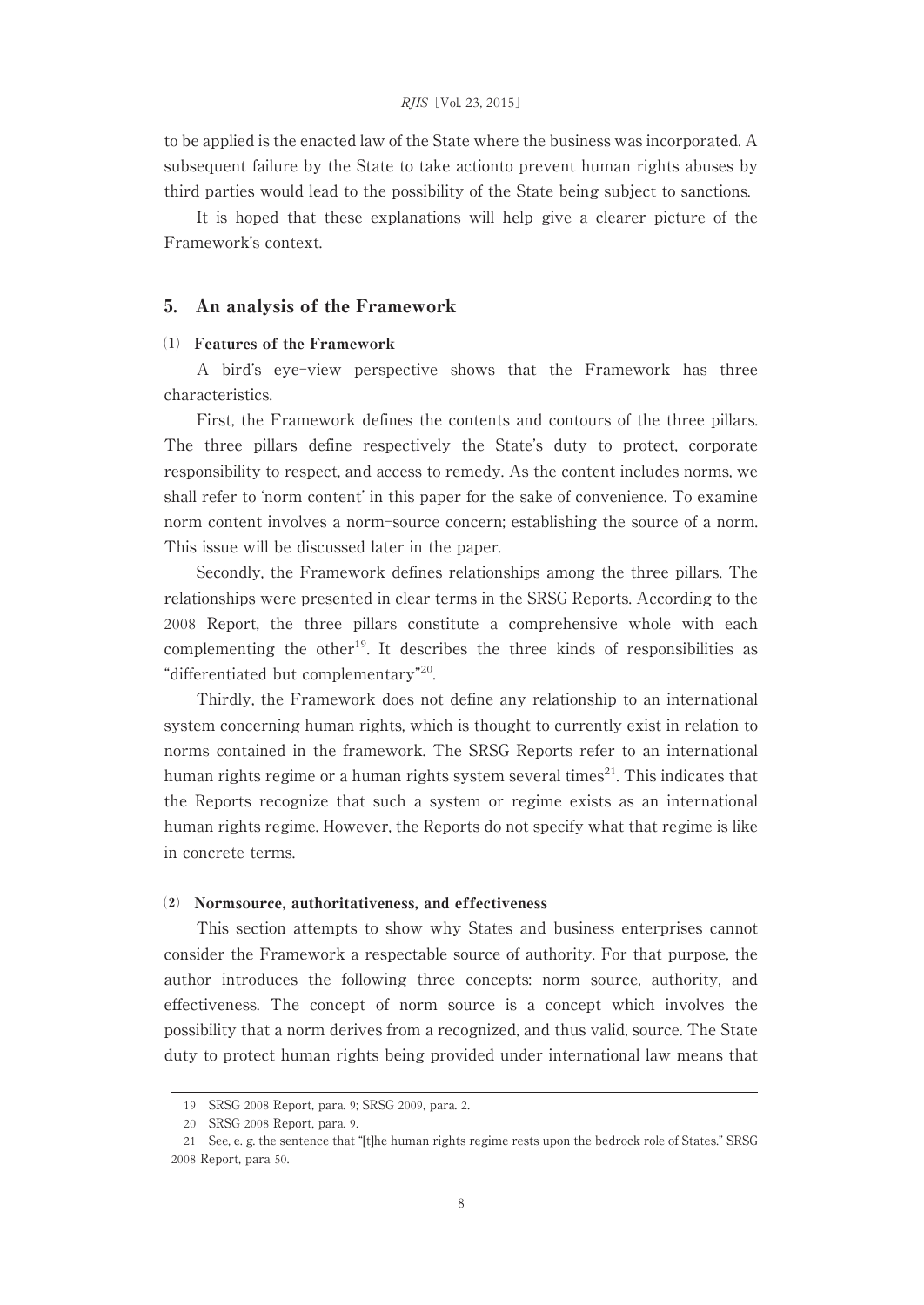international law is the valid source of the norm. If a rule is commonly recognized in society as a moral norm *per se*, reflecting social expectations, the source of the rule is a moral norm or social expectations. If a rule can be attributed to a source other than international law or social expectations, the validity of the norm source of the rule needs to be established.

The concept of norm source is closely related to the concept of authoritativeness. Authoritativeness is a concept describing the level of authority a norm earns from its addressees; that is, the actors to which the norm is addressed<sup>22</sup>. A norm can be called authoritative when it has earned authority or respect from its addressees. Authority or authoritativeness is a matter of degree. The authoritativeness of a norm depends on the relationship between a norm and its addressees; a low authoritative norm attracts only a low level of power or authority from its addressees. Authoritativeness concerns the nature of a norm, and it goes hand in hand with a valid source of the norm. A norm acquires the nature of authority when its base is a valid norm source. Without a valid norm source base, a norm cannot be authoritative.

Authoritativeness does not provide a norm with security from violation. Even a high authoritative norm may be breached. If a rule is violated, sanctions may be imposed on the violator. Such sanctions should correct the deviating behavior and deter similar actions in the future. If a sanctions system functions as intended or designed―in other words, it deters rules violations―the system in which the rules are incorporated can be deemed effective. Law experts often argue that a norm has effectiveness or that the effectiveness is an attribute of a norm. Introducing the concept of authoritativeness, however, this paper regards effectiveness not as an attribute or the nature of a norm, but as the nature of the socio-political environment of a norm. The authoritativeness of a norm contributes in part to a determination of the effectiveness of the system incorporating the norm, but it cannot alone fully control the effectiveness of the system.

If addressees have acknowledged the authority of the norm, the possibility of an actor violating the norm is limited. Yet a violation may be triggered by another factor. As long as a sanctions system is functioning, the possibility of an actor resorting to breaking norms remains marginal, which means the system is successful as a deterrent. Without such a sanctions system, the possibility of breaking a norm will increase as the level of deterrence decreases. A sanctions system can complement the authoritativeness of a norm, which is not the cause driving the system to operate. A sanctions system may be organized in a given situation or unorganized in another<sup>23</sup>. Unless a sanctions system functions to some extent, the authoritativeness of a norm cannot be adequately ensured.

<sup>22</sup> The author defines authority of a norm as follows: the authority of a norm is the norm's potential that motivates its addressees to observe or defer to the norm and that derives from addressees ' recognition of the legitimacy of the norm. He thinks this definition can apply to a ruler or political system.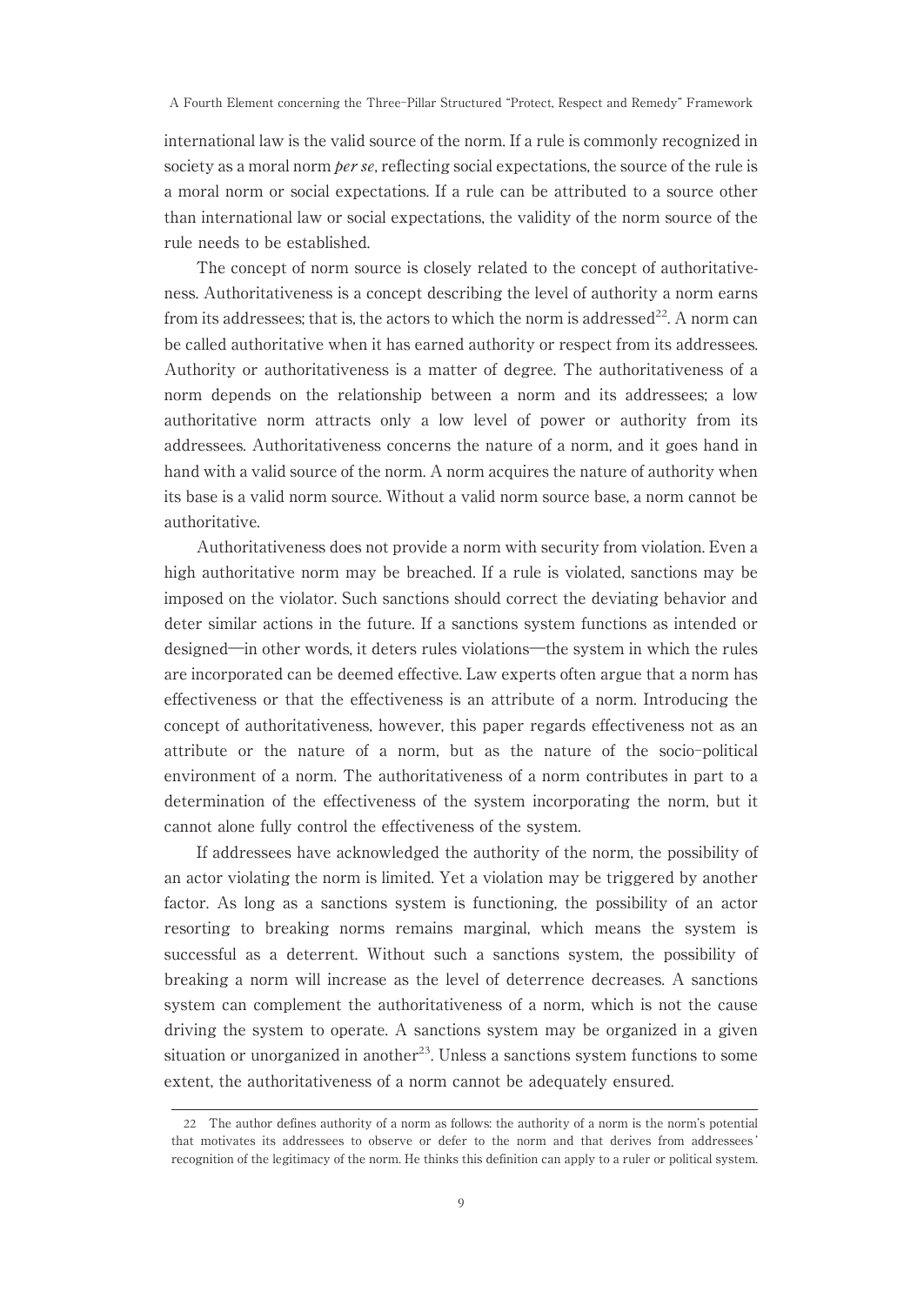#### ⑶ Testing the Framework

Next, the author will test the norm source validity and authority of the Guiding Principles and the Framework by using the concepts explained above.

First is the Guiding Principles. The Principles provide the State duty to protect as part of the norm content. As the State duty to protect, as examined above, is provided in international law, its valid norm source is apparently international law. An analytical examination of the Principles indicates that they are not a valid source of the State duty to protect because the normative document just borrows the concept from its original international law source. The same can be said of the corporate responsibility to respect. The norm source of the corporate responsibility to respect can be found either in society's expectations, the moral sense of individuals, or domestic legislation. The Principles also incorporate the norm concept, borrowing from outside of the Framework to present it as if it were original.

Since the Principles lack any base of source validity for the State duty to protect and for the corporate responsibility to respect, the normative content proper to the Principles is tantamount to nil: the Principles do not contain intrinsic normative information despite taking the form of code. Almost all the normative content of the Principles is borrowed from other sources.

Next to be tested is the Framework. As the scope and content of the Framework have not been defined in concrete terms in either the SRSG Report or the Guiding Principles, what the Framework denotes remains elusive and subject to different interpretations. The project development structure contributes to the elusiveness of the concept<sup>24</sup>. Wide and narrow interpretations could be made of the Framework. The narrowest interpretation sees the Framework as simply an analytical, explanatory concept because the concept is destined to play the role of explaining the three pillars and how they relate to each other. As such, it follows that it does not generate authority for its addressees.

A wider interpretation of the Framework sees it as a value-filled, normative concept whose content includes the State duty to protect and the corporate responsibility to respect. These norms, as mentioned earlier, are sourced outside of the Framework. It follows that it has some degree of authority, owing to the effects of the norm source that exists outside of the Framework. As long as its addressees comply with a norm, the norm can retain authority, while when its addressees do not comply with the norm, it loses authority, and this deviated situation may last

<sup>23</sup> The international society consisting of sovereign States is equipped with only unorganized sanctions systems while a domestic society usually is equipped with an organized sanctions system.

<sup>24</sup> See Figure 1 above. Some may understand the Reports of 2008, 2009 and 2010 are the source of the Framework while others may think what the Guiding Principles provide is the final and legitimate content of the Framework, and some may consider that the Framework provides only a framework of a comprehensive picture of measures to address issues of business and human rights. The last interpretation represents the narrowest.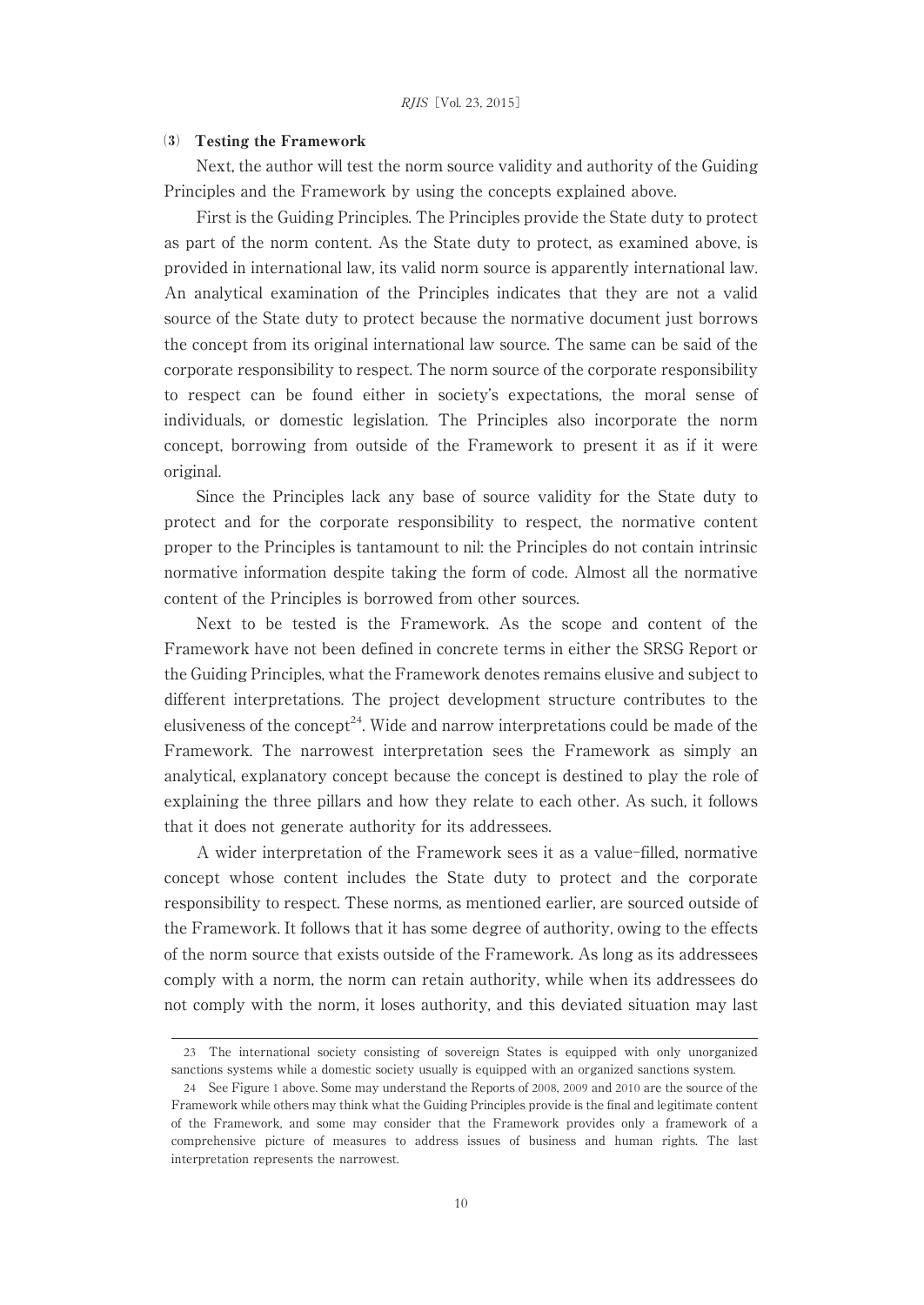until a sanctions system works to correct it. The Framework does not provide in and of itself any organized sanctions system, but there is a sanctions system, though less organized, working in the international arena.

To sum up, the concept which is recognized as the Framework, when grasped in a narrower sense, is only an explanatory concept with vacant content, thus having no valid source in it, resulting in a complete lack of authority. When it is perceived in a wider sense, all the normative content of the Framework originates from other valid sources like international law or social expectations. The Framework itself is not the source of the normative content, again resulting in having no authority.

The Framework and the Guiding Principles, which could be regarded as constituting part of the Framework by some observers, are most likely to not be valid norm sources in themselves. Given an explanatory function, the Framework attracts little authority from its addressees. Provided that it is a valid source in itself, it may acquire authority to that extent, yet it lacks a proper sanctions system so that the base of authority of the Framework remains very fragile.

#### ⑷ An analysis of global elements

The negation of authority of the Framework does not necessarily mean that it does not have any significance. The Framework or at least Reports contain a number of relevant recommendations made by the SRSG from domestic and international policy coherence perspectives<sup>25</sup>. The problem is that these issues are unscrupulously put into the mold of the three-pillar structure. A typical example is shown below. The SRSG Reports focus on the negative effects of stabilization clauses inserted in most bilateral investment treaties (BITs) that host governments conclude to attract foreign investment<sup>26</sup>. A stabilization clause makes it difficult for a host government to strengthen domestic social environment standards, including those related to human rights, without fear of foreign investor challenge. The Reports claim that such a situation skews the balance between investor interest and the need of host States to discharge their human rights obligations<sup>27</sup>.

The SRSG urges that States, companies and institutions supporting investment should work towards developing better means to balance the two interests<sup>28</sup>. By raising an objection to the practice of inserting a stabilization clause into a BIT, the SRSG virtually recommends measures to help host governments make effective policies aimed at improving the human rights situation. The 2010 Report points out that a stabilization clause should meet the twin objectives of ensuring investor

<sup>25</sup> Scott Jerbi points out that "a significant number of references in the main report clearly adopt recommendation style language." Jerbi, 'Business and Human Rights at the UN: What Might Happen Next?' Human Rights Quarterly, vol. 31 ʻ2009).

<sup>26</sup> SRSG 2008 Report, paras. 34-35; SRSG 2009 Report, paras. 31-32; SRSG 2010 Report, paras. 20-22.

<sup>27</sup> SRSG 2008 Report, paras. 36-38; SRSG 2009 Report, paras. 36-37; SRSG 2010 Report, paras. 24-25. 28 Ibid.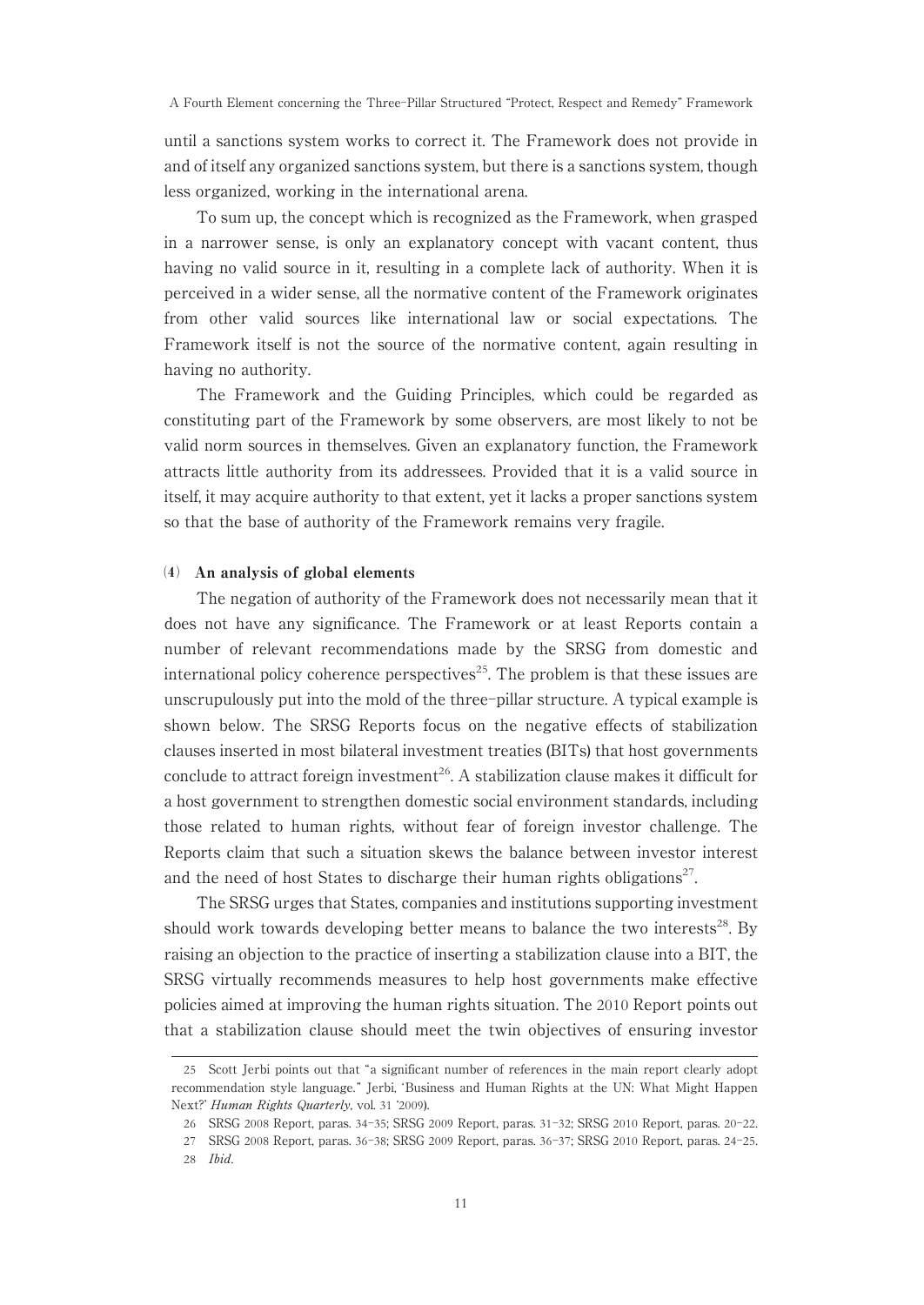#### RJIS[Vol. 23, 2015]

protection and providing the required policy space for States to pursue bona fide human rights obligations. It goes on to affirm that there is an urgent need for all parties to consider the human rights implications of long-term investment projects at the contracting stage<sup>29</sup>.

These suggestions or recommendations were incorporated into the Guiding Principles. Principle 9 stipulates:

States should maintain adequate domestic policy space to meet their human rights obligations when pursuing business-related policy objectives with other States or business enterprises, for instance through investment treaties or contracts.

The 2010 Report refers to all the parties including States, corporate negotiators, and their legal and financial advisors, that are expected to meet the two objectives explained above<sup>30</sup>. BIT-related issues are covered in the Guiding Principles in the section of State duty to protect, but not in the section dealing with the corporate responsibility to respect.

The issue of securing policy space for the State to fulfill its duty to protect, as the SRSG raises in his Reports, may be an issue that can be discussed separately from the concept of State duty to protect. It should be noted, however, that the normative content of the State duty to protect provided in international law does not stipulate it in such detail. This leads the author to doubt the propriety of the SRSG's handling of a how-to-design question concerning BITs as an issue of State duty to protect. The issue of how to design BITs is not one that each State should address separately, but rather one that needs to be pursued collectively by the international community, with the shared consciousness of many States concerned. Collective responses are also what corporate investors, contracting parties at the other end of BITs, should provide. In this sense, corporate investors are also morally bound to make concessions on the issue of balancing interests.

In light of all this, it seems advisable to follow a different path from the one adopted by the Framework; namely, one in which all common elements are grouped together into each of the three pillars.

Another deficiency can be pointed out in a similar context. The SRSG raises the issue of international policy coherence. He says in his 2008 Report:"Effective guidance and support at the international level would help States achieve greater policy coherence", adding that the human rights treaty bodies can play an important role in making recommendations to States regarding the implementation of their obligations to protect rights vis-à-vis corporate activities<sup>31</sup>. The Report also

<sup>29</sup> SRSG 2010 Report, para. 24.

<sup>30</sup> Principle 9 and its Commentary cover the issue. ʻGuiding Principles', supra note 3.

<sup>31</sup> SRSG 2008 Report, para. 43.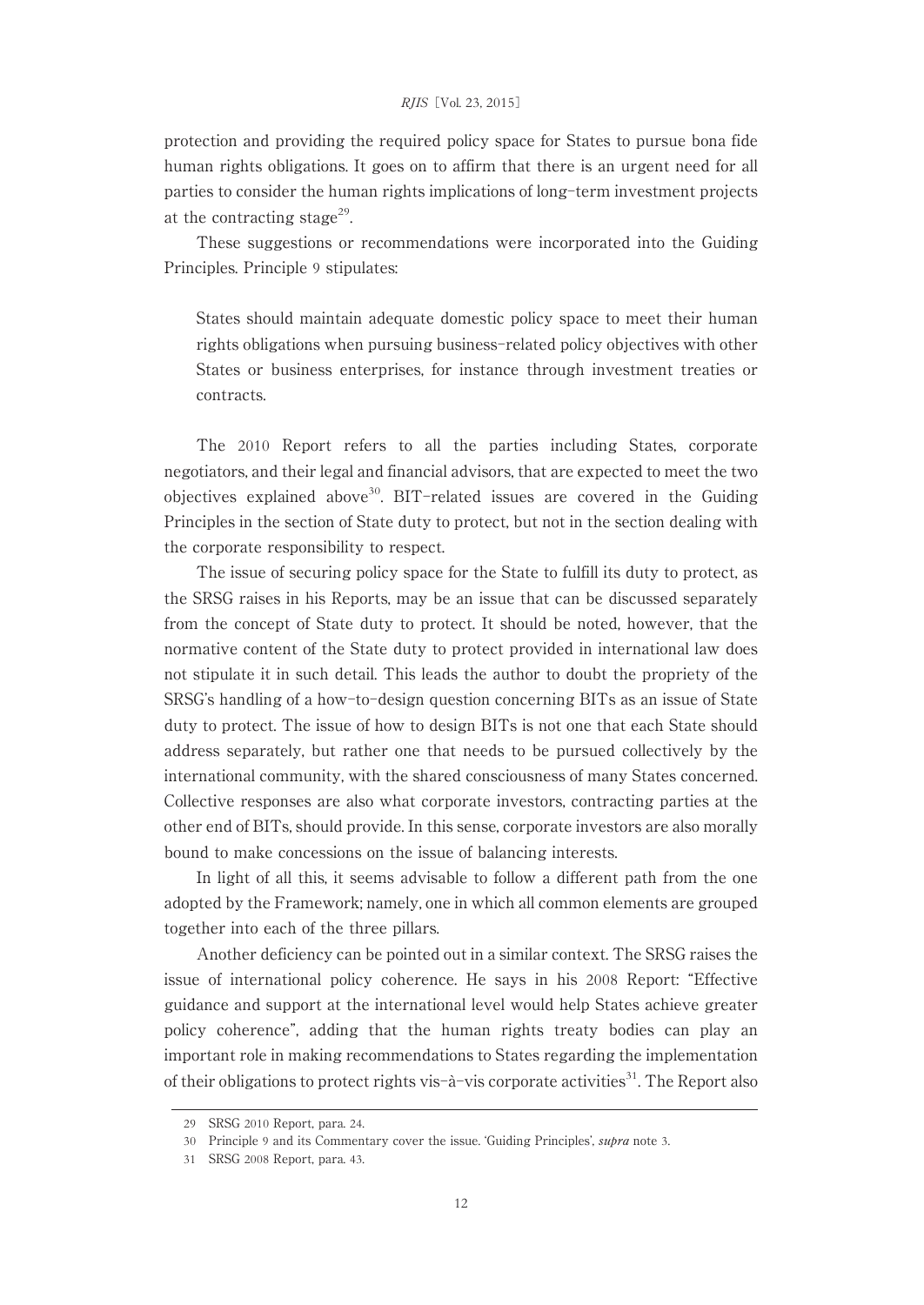says that, in order to promote more consistent approaches and increase their expectations of each other with regard to protecting rights against corporate abuse, "States are encouraged to share information about challenges and best practices."<sup>32</sup>

However, these issues of policy coherence had to be described under one of the three pillar categories in the Framework. In fact, the issue of international policy coherence and the roles of international organizations in relation to the improvement of human rights situations are explained in the Guiding Principles under the pillar of State duty to protect. This is most typically represented by Principle 10 of the Principles, which provides States' obligations in relation to how they should act as a member of an international organization or a party to an international treaty. Principle 10 stipulates as follows:

States, when acting as members of multilateral institutions that deal with business-related issues, should:

(a) Seek to ensure that those institutions neither restrain the ability of their member States to meet their duty to protect nor hinder business enterprises from respecting human rights;

(b) Encourage those institutions, within their respective mandates and capacities, to promote business respect for human rights and, where requested, to help States meet their duty to protect against human rights abuse by business enterprises, including through technical assistance, capacity-building and awareness-raising;

(c) Draw on these Guiding Principles to promote shared understanding and advance international cooperation in the management of business and human rights challenges<sup>33</sup>.

A State that is a member of an international organization usually complies with the obligations under the constitutional treaty of the organization only as far as it is strictly obliged to, apart from obligations established under international law. Principle 10 of the Guiding Principles seemingly intends to impose additional obligations on a member State of an international body. The normative content of these additional obligations requires, as a general rule, that a State, as a member of an international body, work for or act toward the improvement of the human rights situation of member States, independently of the obligations which States undertake in a treaty.

This normative content cannot be regarded in the same way as an ordinary interpretation of the State duty to protect denotes. It is not directly related to the concept of State duty to protect human rights or duty to prevent third parties from

<sup>32</sup> SRSG 2008 Report, para. 44.

<sup>33</sup> Principle 10 of the Guiding Principles, ʻGuiding Principles', supra note 3.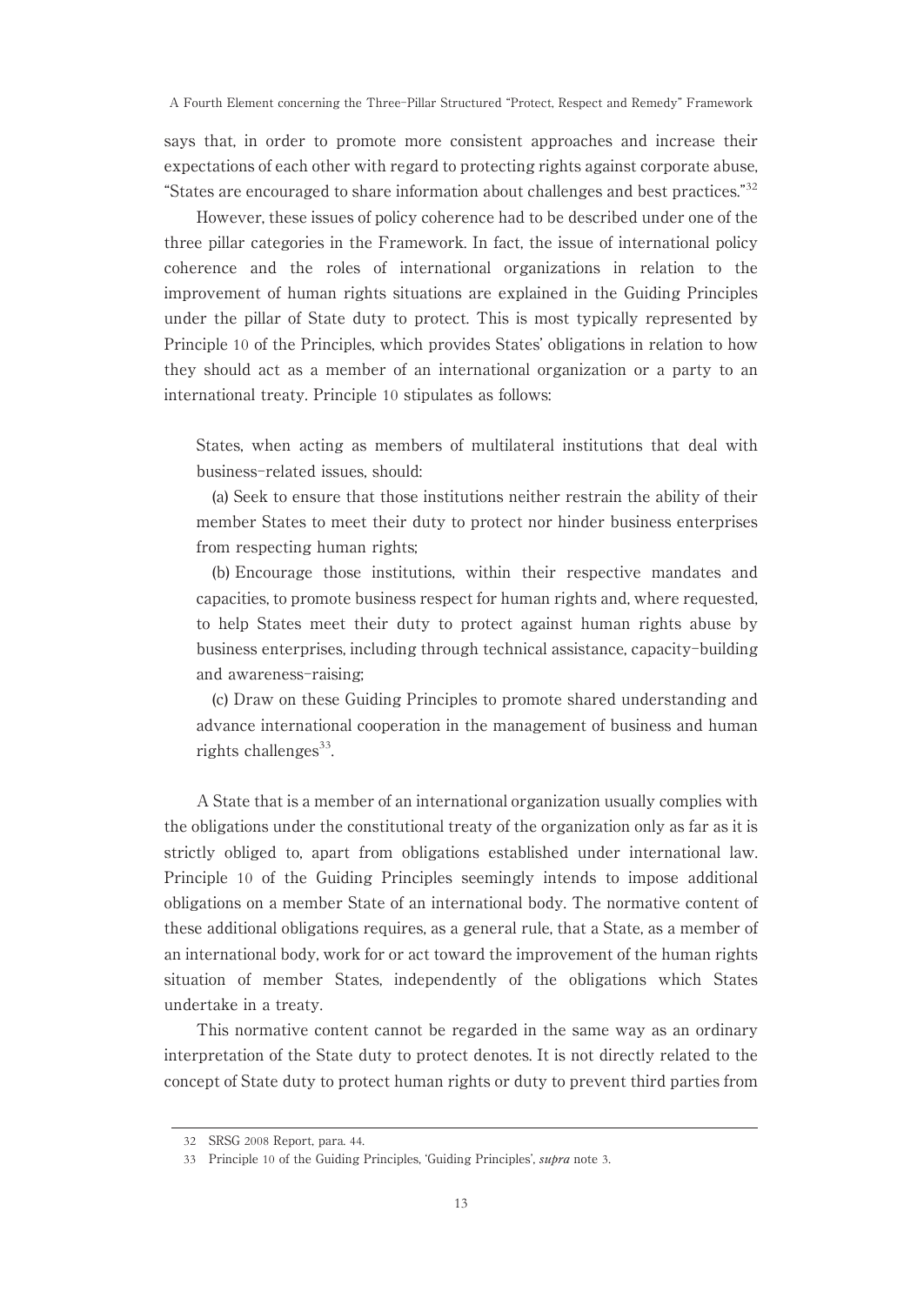committing abuses of human rights within the territory or jurisdiction. This responsibility of States to work for the international organization as a member of the body should instead be understood as part of their efforts to construct a global institutional entity concerning business and human rights.

Paragraph (C) of the Principle cited above, stipulating that States should "[d] raw on these Guiding Principles, to promote shared understanding and advance international cooperation in the management of business and human rights challenge," may also be awkwardly connected to what the State duty to protect stands for $34$ . It could and should have been enshrined as a global effort for something which every actor should cooperatively pursue. This would better suit the purpose of Paragraph (C) of advancing " international cooperation in the management of business and human rights challenges."

The author has shown earlier that the Framework, covering both the content of the SRSG Reports and the Guiding Principles, includes policy recommendations the SRSG made on top of normative content, and some of those recommendations are molded into the three-pillar structure, resulting in undermining propriety.

#### ⑸ Elements omitted by the Framework

There is an element which the Framework failed to incorporate, though the SRSG had presumably recognized its importance. One reason for the failure may concern the fact that the Framework takes the form of the three-pillar structure. The element involves an objective as to what common or shared responsibility States and business enterprises should have in relation to this topic.

John G. Ruggie contributed a monograph on the same topic to a 2007 volume of American Journal of International Law<sup>35</sup>. In the concluding part of the monograph, he cited a passage of Iris Marion Young on discussions of violation of labor rights in a global supply chain. "[B]ecause the injustices that call for redress are the product of the mediated actions of many,... they can only be rectified through collective action", and that requires a broader construction of "political or shared responsibility." Its aim is not "to assign individual blame for discrete acts through backward-looking judgments, but to change structural processes by reforming institutions or creating new ones that will better regulate the process to prevent harmful outcomes."<sup>36</sup> Following these cited passages, Ruggie positively assessed soft-law hybrid arrangements, saying that it is an important innovation to realize the concept. Ruggie did not, however, go into detail on the issue of "political or shared responsibility" or the need of a "broader construction" in the monograph. In his Reports, published after the monograph, he did not deal at all with the element

<sup>34</sup> ʻGuiding Principles,' supra note 3.

<sup>35</sup> Ruggie, John Gerald, 'Business and Human Rights: the Evolving International Agenda', American Journal of International Law, Vol. 101. No. (2007), p. 839.

<sup>36</sup> Ibid.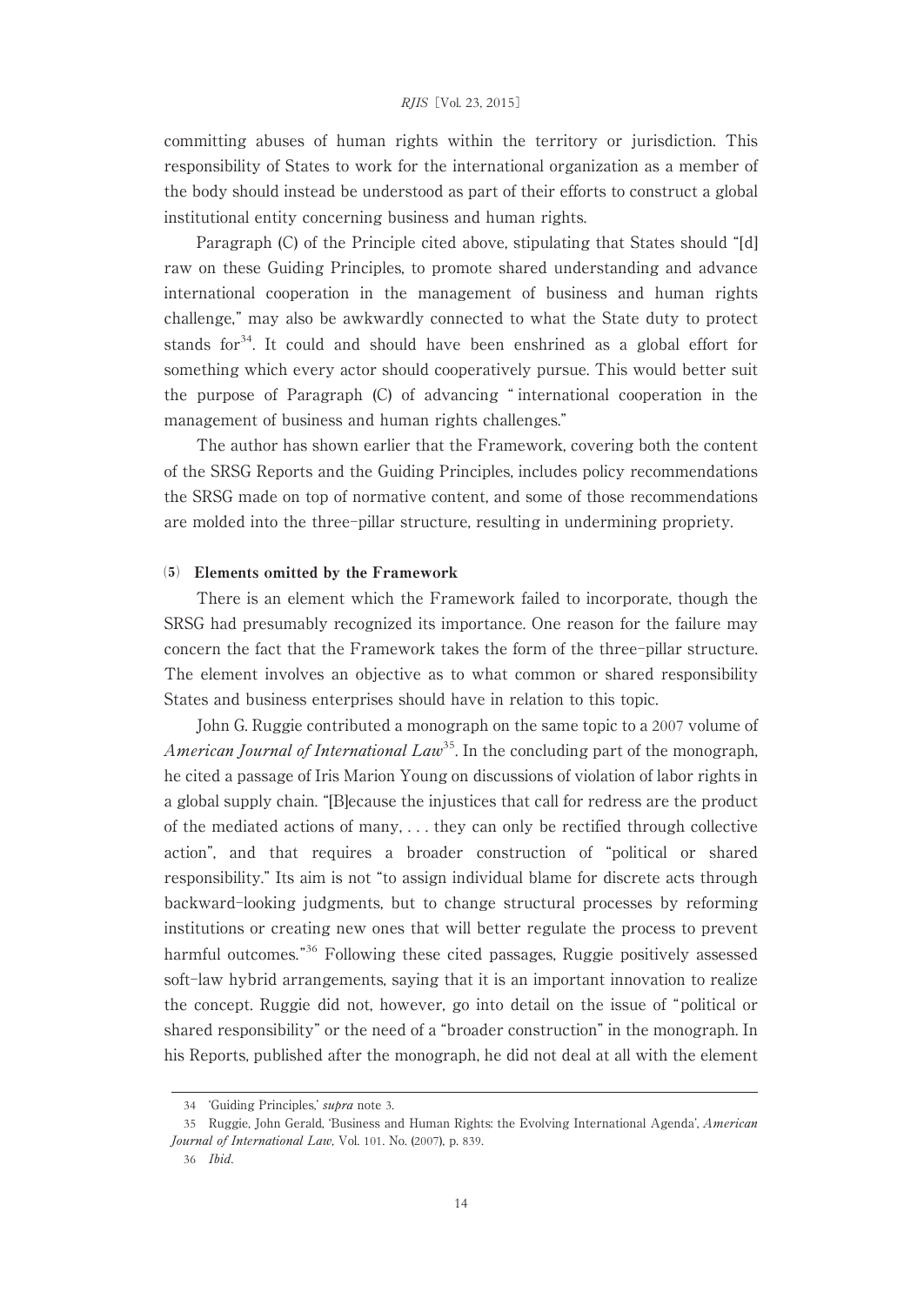of collective action or a broader construction of "political or shared responsibility."

On the one hand, the phrase "differentiated but common responsibility" was used a few times in his Reports, but on the other hand, the element of common responsibility to construct an institution of actors is not referred to at all. Despite a growing concern that States and business enterprises are expected, as members of a global community, to play roles in constructing a global institution concerning business and human rights, the Framework does not touch upon it. The reason for the omission may be attributed to the three-pillar structure of the Framework.

## 6. Countermeasures: the introduction of a fourth element

It should now be obvious that the three-pillar structure of the Framework, or an explanation on the base of this trilaterality, has deficiencies. Besides the lack of authority in the Framework and the elusiveness concerning the definition of the Framework, there are two structure-based problems looming. One is that international policy issues concerning business and human rights have inappropriately been molded into the three-pillar structure of the Framework. As a result, any international or global element that States should address collectively has to be handled by each State individually. Secondly, there is another global element that the trilateral structure of the Framework may find it difficult to appropriately incorporate. This paper aims not only to point out the deficiencies, but also to make suggestions as to how to overcome them.

In order to overcome these shortcomings, the author suggests that a fourth element should be extrapolated into the context of the three-pillar structured Framework<sup>37</sup>. More specifically, an international regime needs to be conceived that would be expected to develop as an overarching institution encapsulating the two actors, the State and the business enterprise. And the construction, improvement and sophistication of the institutional entity itself should be considered as a common objective which States and business enterprises should strive towards in the field of business and human rights. It should be an international or global regime in the sense that Stephan D. Krasner defined decades ago as "sets of implicit or explicit principles, norms, rules, and decision-making procedures around which actors ' expectations converge in a given area of international relations."<sup>38</sup> It could embrace moral norms, principles and rules as incorporated in the Principles, and be equipped with some sort of sanctions system. It should also have the function of coordinating international policy as an organizational part of a global institution relating to business and human rights, including the possible development of accountability systems, domestic and/or international, for transnational enterprises, should they

<sup>37</sup> One of the author's works has already implied that there can be a fourth element to be identified in the Framework without going into details.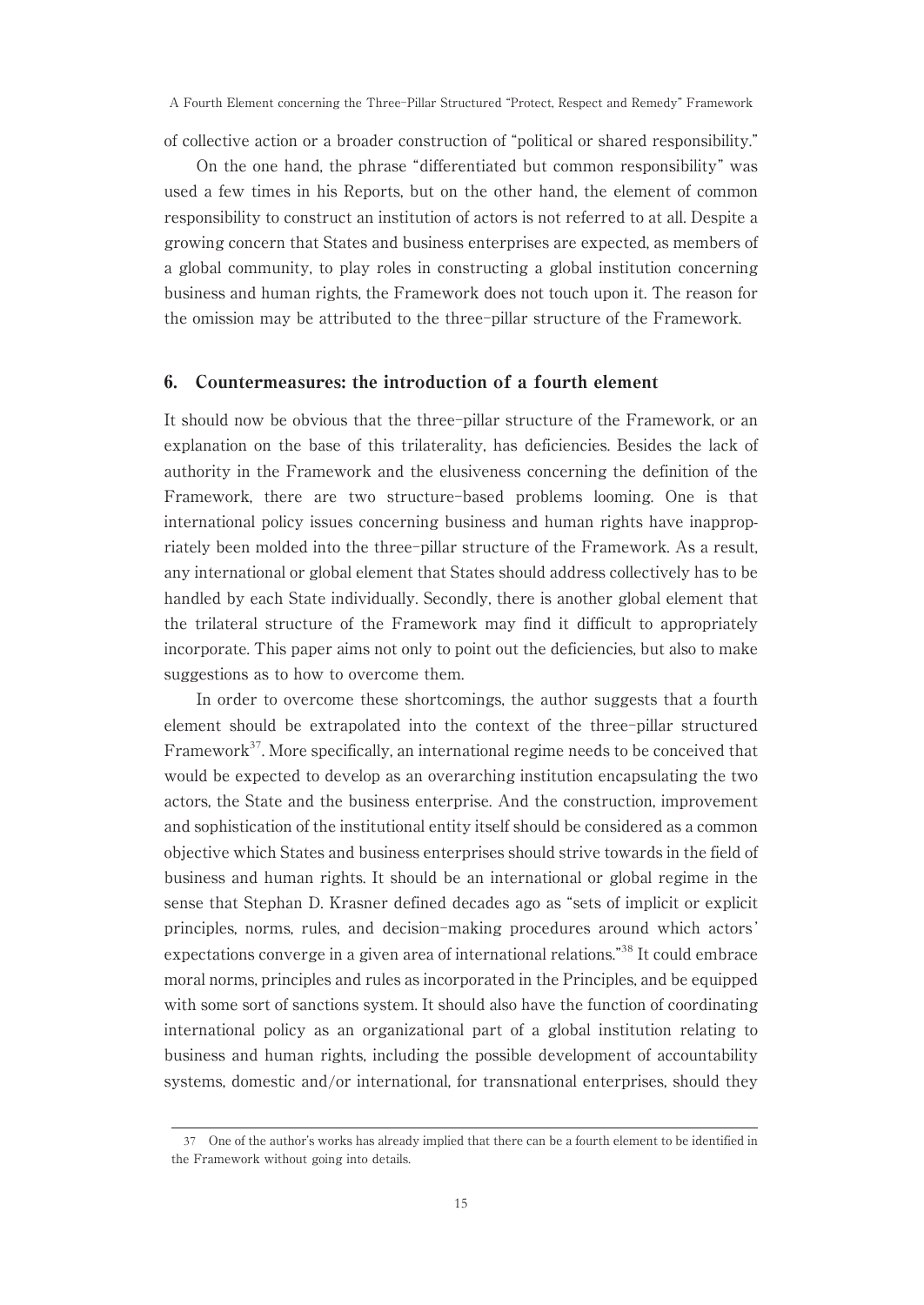get involved in a case of human rights abuses $^{39}$ .

Drawing a full picture of the regime is not the aim of this paper. It simply aims to stress the need for such a regime. An international human rights regime has existed for decades. Scholars of international politics or relations, including John G. Ruggie, pointed out the existence of such a regime in the 1980s <sup>40</sup>. The international regime of business and human rights this paper is referring to ought to form part of the existing international regime of human rights. How both regimes are and can be connected or integrated is not the topic of this paper, but remains an issue for further study. Let the author, however, shed light on one element which he thinks should be part of this regime. It is the function of distribution of authority among the actors. An example of such a function involves the coordination or distribution of extraterritorial jurisdiction among States in relation to the issue of business and human rights $41$ .

Whether the duty the State has under international law to protect human rights of individuals within its territory or jurisdiction can go beyond its territory is a topic the SRSG sheds light on in his Reports. International law, as his Reports recognize, does not prohibit States from exercising their criminal and/or civil jurisdiction over a human rights abuse case taking place overseas, involving a business enterprise incorporated in their  $States^{42}$ . Some active governments are pushing for an extension of their jurisdiction in order to exercise certain control

<sup>38</sup> Krasner Stephan D., 'Structural Causes and Regime Consequence: Regimes as Intervening Variables', International Organization, Vol. 36. (Spring 1982), p. 185; Stephan D. Krasner, ed., International Regimes ( Cornell University Press: 1985 ), p. 2. The definition is consistent with Keohane and Nye's definition:"sets of governing arrangements" that include "networks of rues, norms and procedures that regularize behavior and control its effects." Keohane and Nye, Power and Interdependence: World Politics in Transition (Little, Brown: 1977), p. 19. The regime concept of those days were state-centered so that, as Ruggie described later, whatever roles transnational actors might play in the context of international regimes . . . were filtered through the prisms of their influence on governmental and intergovernmental processes. Ruggie, John G., ʻReconstituting the Global Public Domain――Issues, Actors and Practices', European Journal of International Relations, Vol. 10. No. 4 (2004), p. 501. The author of this paper insists that the original definition remains relevant even in the contemporary global situation which is still State-based but transnational or global actors including civil society organizations have gained presence to degree as global actors.

<sup>39</sup> Nina Seppala argues that "the extension of the international regime of human rights to companies has not changed the essentially state-centric nature of the regime " and that "states are the primary holders of human rights obligations and have a key role in the decision making and enforcement of the regime." Seppala, 'Business and the International Human Rights Regime: A Comparison of UN Initiatives', Journal of Business Ethics, Vol. 87 (2009), p. 401. The author's argument that an international regime of business and human rights should be more inclusive and less State-centered is normative one so that it does not contradict with Seppala's conclusion.

<sup>40</sup> Donnelly, Jack, ʻInternational Human Rights:A Regime Analysis,' International Organization, Vol. 40. No. 3 (Summer 1986).

<sup>41</sup> The issue of extraterritoriality was intensively discussed in a SRSG addendum of 2007. UN Doc. A/HRC/4/35/Add.2 (15 February 2010). His observations on the issue made in his Reports of 2008 and 2009 reflect the discussions in the addendum. Credit seems taken to the following work:Zerk, Jennifer, Extraterritorial Jurisdiction: Lessons for the Business and Human Rights Sphere from Six Regulatory Areas, a report for the Harvard Corporate Social Responsibility Initiative to help inform the mandate of the UNSG's Special Representative on Business and Human Rights, Working Paper No. 59 (June 2010).

<sup>42</sup> SRSG 2008 Report, para. 19; SRSG Report, para. 15.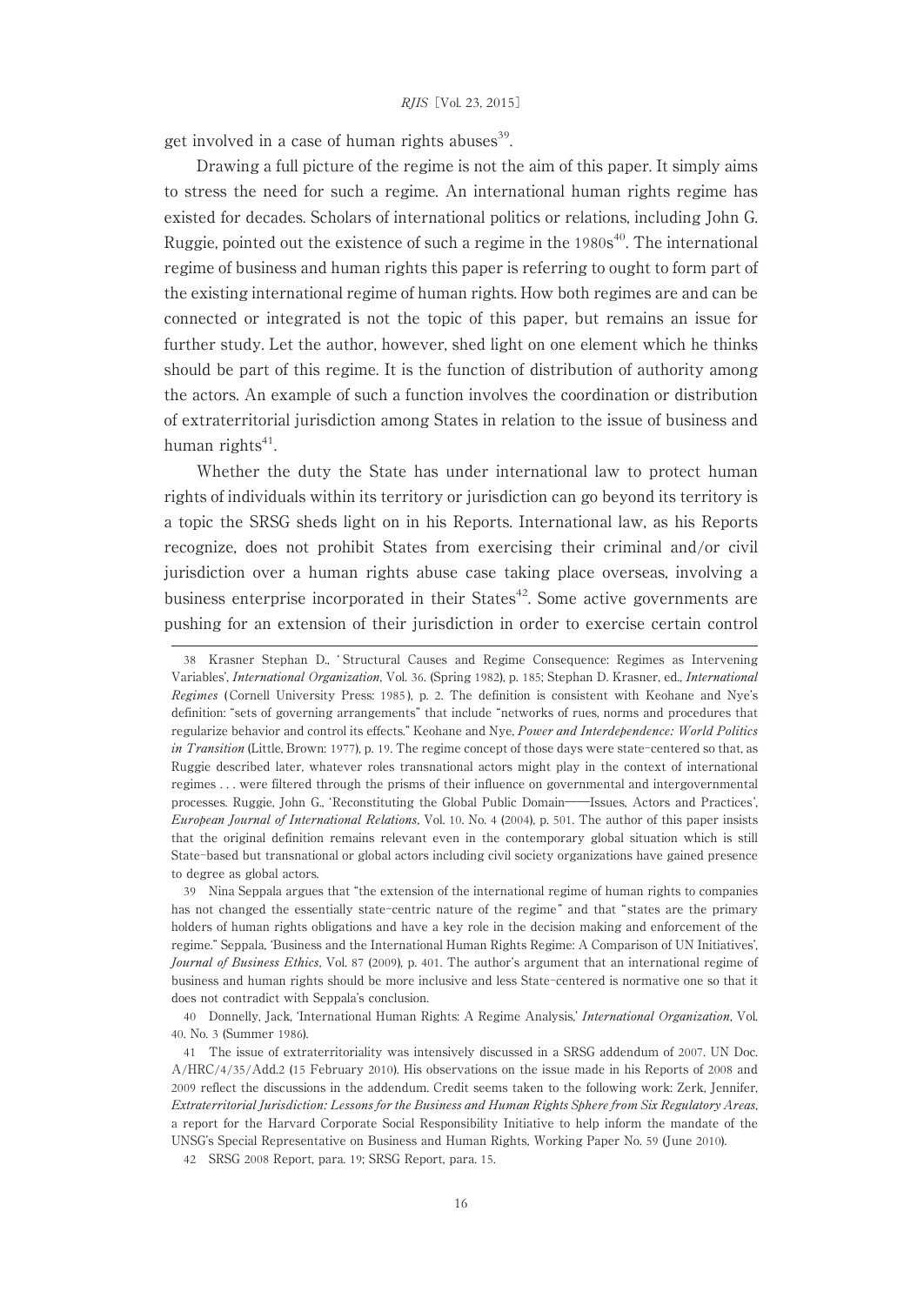over corporate activities taking place overseas<sup>43</sup>. This may appear to be a State extension of jurisdiction beyond a territorial limit driven by the egoistic pursuit of national interest by a State. If an international regime could be established, however, it would be able to more smoothly coordinate and more clearly distribute jurisdiction among States than the existing laissez-faire system. This could constitute the base of reasoning for a State extension of jurisdiction reflecting an international or global interest, rather than the national interest of one State or another, and it could also involve policy discussion over how to design such a regime.

## 7. Concluding remarks

The Framework the SRSG proposed before the Human Rights Council was literally a breakthrough in the sense that it broke through a stalemate situation that had existed earlier in the Council. A wide range of stakeholders expressed support for the Framework and its implementation in the real world. Democratic support for the initiative, however, does not ensure that the objectives of the Framework will successfully be realized.

Whether addressees will comply with the normative content of the Framework depends on socio-political conditions that are functional to the governance gaps which the Framework is set to solve. For the governance gap to be addressed, there needs to be a global regime which will emerge or develop outside of the Framework, but which will embrace the normative content of the Framework and have a mechanism to execute sanctions over divergent behaviors of States in the field of business and human rights. The construction of such a regime should be a common objective for both of the actors, the State and the business enterprise, to  $pursue^{44}$ .

Without the development of such a regime, the goal of the Framework toward bridging the governance gaps will not be attained, and if the goal should be realized to a certain extent, such a regime must be formed to that same extent. The

<sup>43</sup> The excerpt from the SRSG 2008 Report that there is an expanding web of potential corporate liability for international crimes, reflecting international standards but imposed through national courts reflect such an extension. SRSG Report, para. 105. Also see Wouters, Jan and Ryngaert, Cedric, ʻLitigation for overseas corporate human rights abuses in the European Union: the challenge of jurisdiction', The George Washington International Law Review, Vol. 40, No. 4 (2009).

<sup>44</sup> Some scholars argue that corporations should assume responsibilities associated with governments and international organizations. For instance, Hsieh insists that corporations should have responsibility to promote well-ordered institutions in societies where they operate that are not well-ordered. Hsieh, ʻDoes Global Business Have a Responsibility to Promote Just Institutions?,' Business Ethics Quarterly, Vol. 19. No. 2 (2009), pp. 267-269. Also, de Jonge, 'Transnational Corporations and International Law: Bringing TNCs out of the Accountability Vacuum', Critical Perspectives on International Business (2011). This current paper shares such concern but argues that business enterprises should take responsibility for a more specific work, which involves the construction or development of an international regime of business and human rights.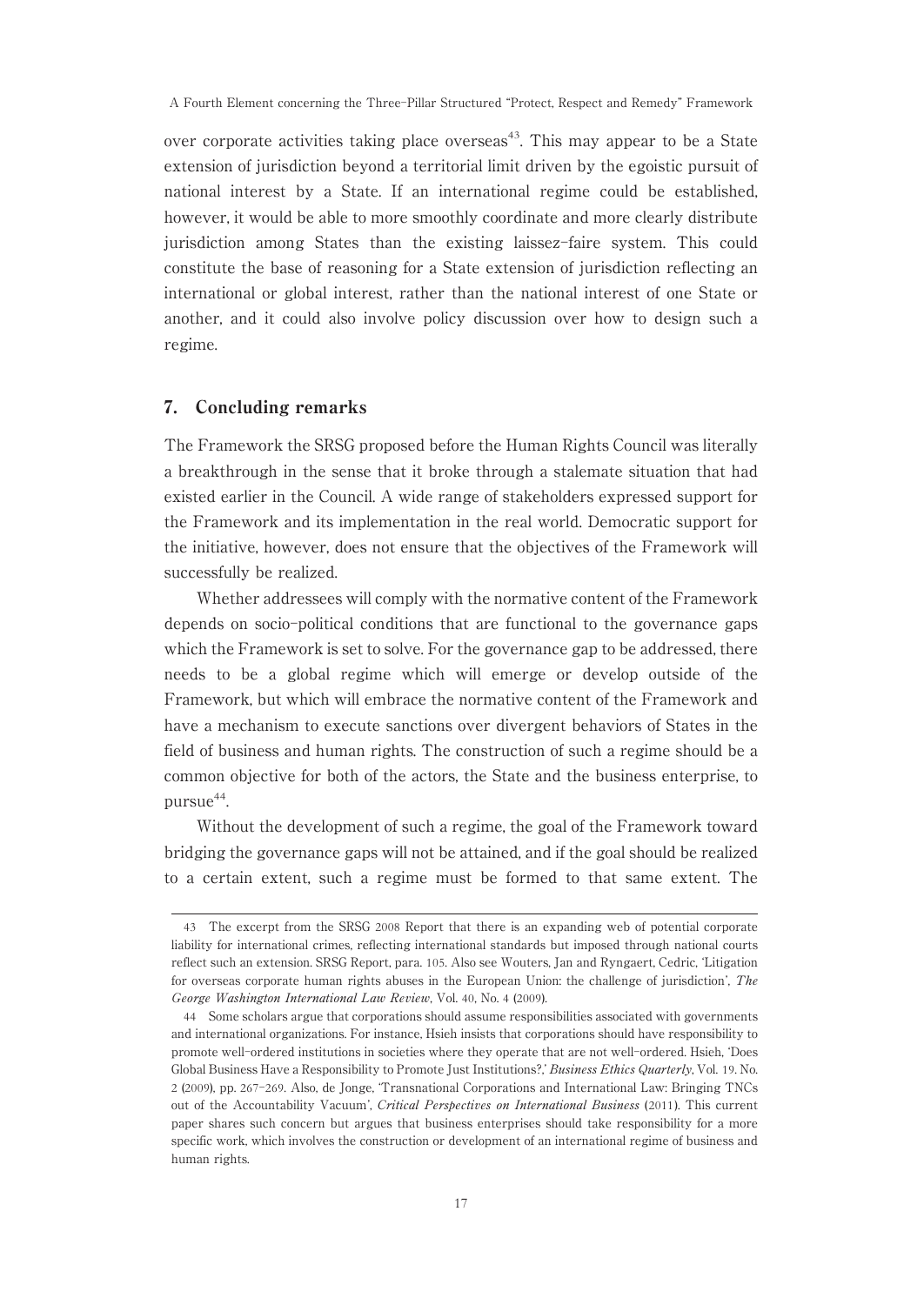Framework is not likely to achieve the goal by itself, and so it needs to be followed by or complemented by the development of some kind of regime encompassing the normative content with a sanctions system.

In this paper the author points out deficient aspects of the Framework, but he does not intend to squarely negate the significance of the Framework. Rather, he appreciates its mission of "elaborating the implications of existing standards and practices for States and businesses" and "integrating them within a single, logically coherent and comprehensive template" concerning the issue of business and human rights45. The SRSG notes that the Framework could be "a common global platform for action, on which cumulative progress can be built, step-by-step, without foreclosing any other promising longer-term developments. "<sup>46</sup> An international regime of business and human rights, whose development this paper proposes, may be seen in the future as a result of such cumulative progress or as a platform promising longer-term developments. For that to happen, the actors concerned, especially the State and the business enterprise, should be mobilized to collectively work with a common view to constructing a world in which human rights will be ensured.

#### Reference

- Adefolake, Adeye, 'Corporate Responsibility in International Law: Which Way to Go?', Singapore Yearbook of International Law, Vol. 11 (2007).
- Arnold, Denis G., ʻTransnational Corporations and the Duty to Respect Basic Human Rights', Business Ethics Quarterly, Vol. 20. No. 3 (2010), 371-399.
- ʻBusiness and human rights:mapping international standards of responsibility and accountability for corporate acts', UN Doc. A/HRC/4/35 (19 February 2007).
- ʻBusiness and human rights:Towards operationalizing the "protect, respect and remedy " framework'. UN Doc. A/HRC/11/13 (22 April 2009).
- ʻBusiness and Human Rights:Further steps toward the operationalization of the "protect, respect and remedy" framework'. UN Doc. A/HRC/14/27 (9 April 2010).
- Council of Europe, Parliamentary Assembly, ʻHuman Rights and Business', Report, Committee on Legal Affairs and human Rights. Doc 12361 (27 September 2010).
- Deva, Surya, "Protect, Respect and Remedy": A Critique of the SRSG's Framework for Business and Human Rights,' Buhmann, Resenberry, and Morsing, eds., Corporate Social and Human Rights Responsibilities (Palgrave: 2011).
- Donnelly, Jack, 'International Human Rights: A Regime Analysis', *International Organization*, Vol. 40. No. 3 (Summer 1986), 599-642.
- European Parliament, 'Business and Human Rights in EU External Relations: Making the EU a Leader at Home and Internationally', April 2009 (EXPO/B/DROI/2009/2).
- ʻGuiding Principles on Business and Human Rights:Implementing the United Nations "Protect, Respect and Remedy" Framework'. UN Doc. A/HRC/17/31 (21 March 2011).
- Hirschland, M. J., Corporate Social Responsibility and the Shaping of Global Public Policy (Palgrave MacMillan: 2006).

<sup>45</sup> The part titled "Introduction to the Guiding Principles", 'Guiding Principles', *supra* note 3, para. 14.

<sup>46</sup> Ibid., para. 13.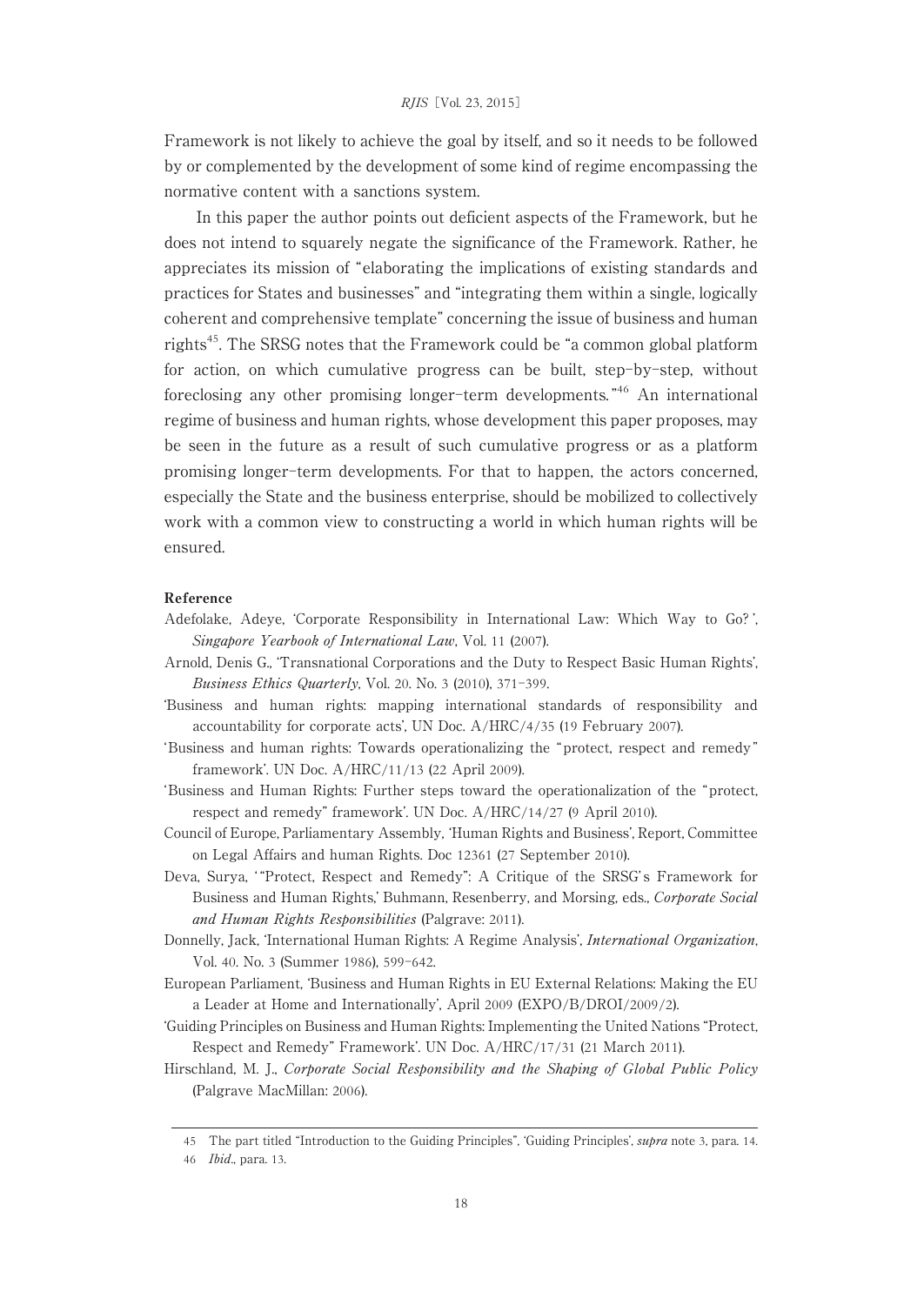A Fourth Element concerning the Three-Pillar Structured "Protect, Respect and Remedy" Framework

- Hsieh, Nien-he, ʻDoes Global Business Have a Responsibility to Promote Just Institutions?', Business Ethics Quarterly, Vol. 19. No. 2 (2009), 251-273.
- Interim report of the Special Representative of the Secretary-General on the issue of human rights and transnational corporations and other business enterprises. UN Doc. E/CN. 4/2006/97 (22 February 2006).
- Jerbi, Scott, 'Business and Human Rights at the UN: What Might Happen Next?', *Human* Rights Quarterly, Vol. 31 (2009).
- Jonge, Alice de, ʻTransnational Corporations and International Law:Bringing TNCs out of the Accountability Vacuum ', Critical Perspectives on International Business, Vol. 7. No. 1 (2011), 66-89.
- Kinley, D. and R. Chambers, 'The UN Human Rights Norms for Corporations: The Private Implications of Public International Law', Human Rights Law Review, Vol. 6, No. 3 (2006), 447-497.
- Keohane. Robert and Joseph S. Nye, Power and Interdependence: World Politics in Transition (Little, Brown: 1977).
- Lieberwitz, Risa L., 'What Social Responsibility for the Corporation?: A Report on the United States', Managerial Law, Vol. 47, No. 5 (2005), 4-19.
- Nolan, Justine, ʻWith Power Comes Responsibility:Human Rights and Corporate Accountability', University of New South Wales Law Journal , Vol. 28, No. 3 (2005).
- Nolan, J. and Taylor, L., ʻCorporate Responsibility for Economic, Social and Cultural Rights: Rights in Search of a Remedy', Journal of Business Ethics, Vol. 87 (2009), 433-451.
- Norwegian Ministry of Foreign Affairs, Corporate social responsibility in a global economy, Report No. 10 (2008-2009) to the Storting.
- Jens Martens, Misereor and Global Policy Forum Europe, ʻProblematic Pragmatism-The Ruggie Report 2008: Background, Analysis and Perspective', June 2008.
- ʻProtect, Respect and Remedy:a Framework for Business and Human Rights', Report of the Special Representative of the Secretary-General on the issue of human rights and transnational corporations and other business enterprises, John Ruggie. UN Doc. A/HRC/8/5 (7 April 2008)'.
- Ruggie, John Gerald, 'Business and Human Rights: the Evolving International Agenda', American Journal of International Law, Vol. 101 (2007), 819-840.
- Ruggie, John Gerald, 'Reconstituting the Global Public Domain: Issues, Actors and Practices', European Journal of International Relations, Vol. 10, No. 4 (2004), 499-531.
- Seppala, Nina, 'Business and the International Human Rights Regime: A Comparison of UN Initiatives', Journal of Business Ethics, Vol. 87 (2009), 401-417.
- Scott Jerbi, 'Business and Human Rights at the UN: What Might Happen Next?', Human Rights Quarterly, Vol. 31 (2009), 299-320.
- Voiculescu, Aurora, ʻHuman Rights and the New Corporate Accountability:Learning from Recent Developments in Corporate Criminal Liability', Journal of Business Ethics, Vol. 87 (2009), 419-432.
- Weissbrodt, David, and Kruger, Maria, ʻNorms on the responsibilities of transnational corporations and other business enterprises with regard to human rights [current development]', American Journal of International Law, Vol. 97, No. 4 (2003), 901-922.
- Weissbrodt, David, ʻThe Beginning of a Sessional Working Group on Transnational Corporations Within the UN Sub-Commission on Prevention of Discrimination and Protection of Minorities', Kamminga and Zia-Zarfi, eds., *Liability of Multinational* Corporations Under International Law, 119-138 (Kluwer Law International: 2000)
- Wettstein, Florian, 'The Duty to Protect: Corporate Complicity, Political Responsibility, and